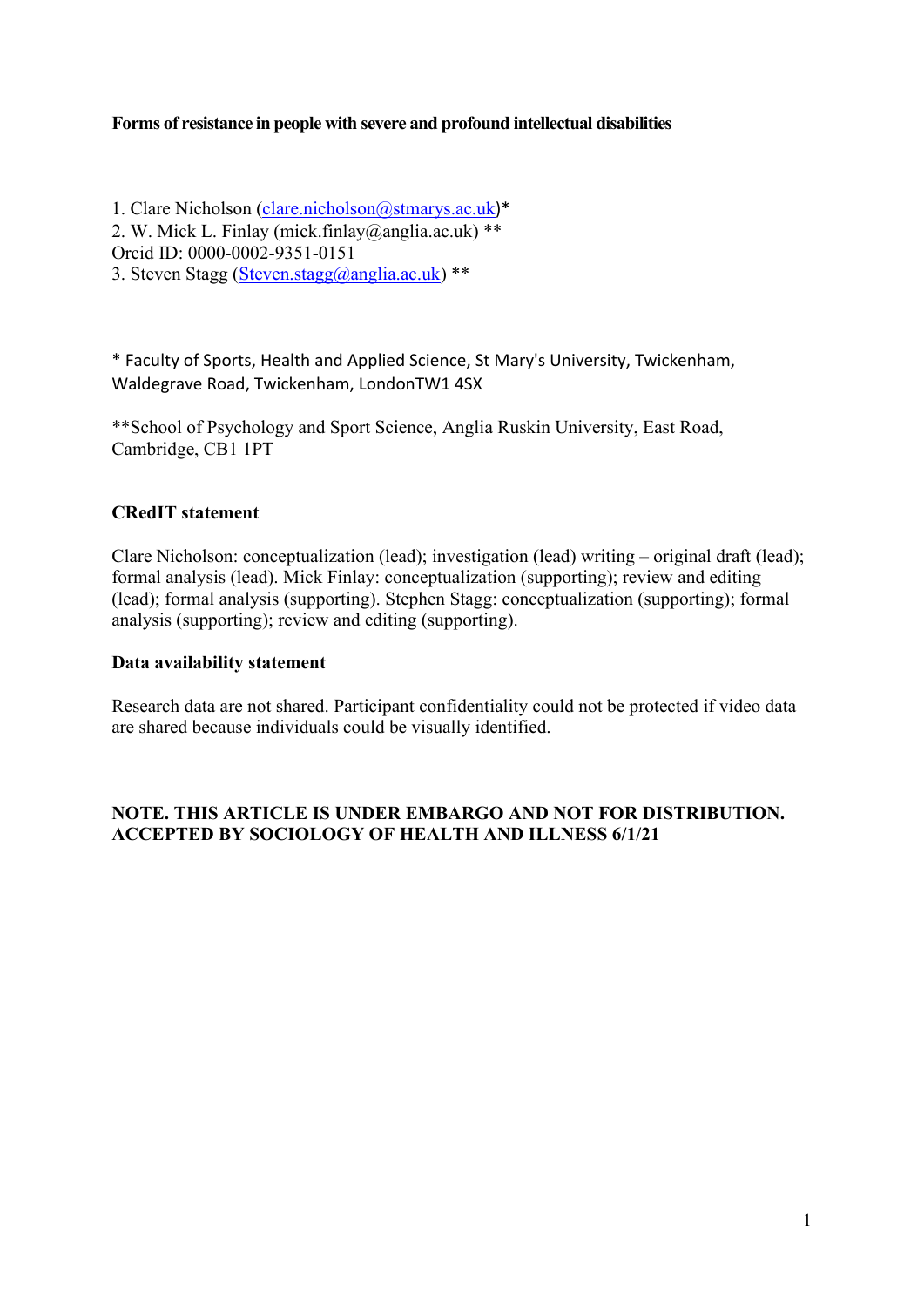# **Forms of Resistance in People with Severe and Profound Intellectual Disabilities Abstract**

Government policy in the UK emphasises that people with intellectual disabilities should have the opportunity to make choices and exert control over their own lives as much as possible. The ability of a person to resist activities and offers is therefore important, particularly for people with severe and profound intellectual disabilities, who are likely to have language impairments and need to communicate their choices non-verbally. Video and ethnographic data were collected from two services for people with severe and profound intellectual disabilities. Examples of resistance by people with severe and profound intellectual disabilities and responses to that resistance by support workers, were collected and examined using conversation analysis and ethnographic description. A range of nonverbal resistance behaviours are described, and the difficulty for support workers in identifying resistance when behaviour is ambiguous is discussed. The importance of understanding these behaviours as examples of decision-making is stressed.

# **Key words**

Resistance; severe intellectual disabilities; profound intellectual disabilities; empowerment; self-determination; conversation analysis; interaction; social care; non-verbal; communication; decision-making; person-centred; video; qualitative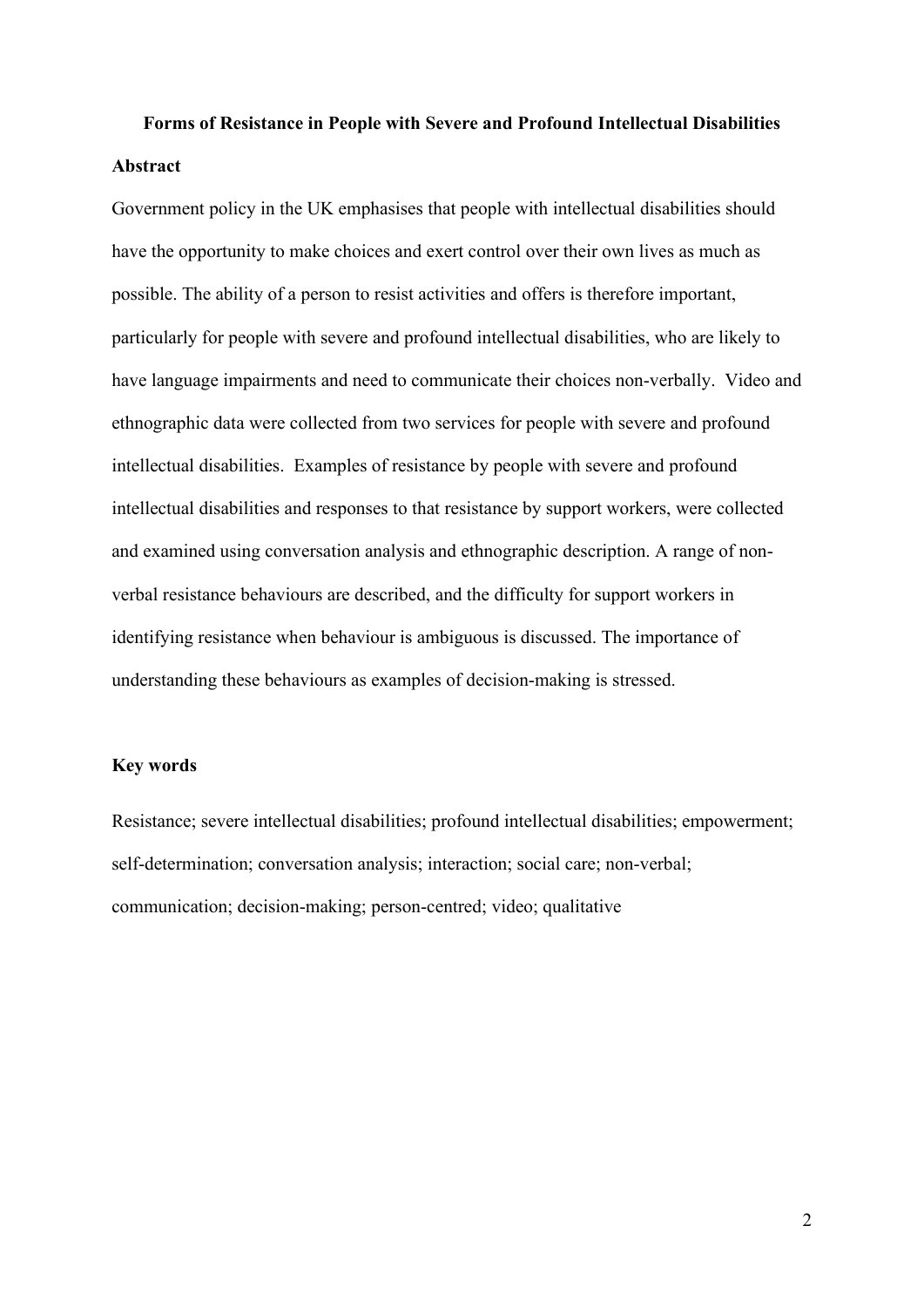#### **Forms of Resistance in People with Severe and Profound Intellectual Disabilities**

The United Nations Convention for the Rights of Persons with Disabilities (2006) has as a guiding principle the respect for 'individual autonomy including the freedom to make one's own choices'. Further, UK Government policy emphasises that people with intellectual disabilities should have as much opportunity to make choices and have control over their lives as possible (Department of Health, 2001, 2009 a&b, 2015). Although these documents set out principles and objectives, they lack detail about how to encourage choice-making in practice, and tend to refer to bigger life choices such as where to live and who has control of finances. However, the smaller, more frequent everyday decisions, such as who to sit next to in a room, what to eat, and which activities to take part in, are often overlooked (Antaki, Finlay & Walton, 2009). For a person to act in a self-determined manner, they need not only to initiate activities and choose from different options, but also to communicate to others when they do not want to participate in something (Wehmeyer & Field, 2007). This article reports a qualitative examination of how people with severe and profound intellectual disabilities (SPID) resist activities proposed in care settings, and how support workers respond.

Muntigl (2013) defines resistance "as a form of non-compliance (e.g. opposition or avoidance)" (p.18). For the purposes of this paper, we define it operationally as behaviour that signals unreadiness, inability or unwillingness to participate in an activity, in whole or part, or which signals a person's preference for an alternative course of action. It can be difficult for a person with SPID to show their objection to activities and situations. People with this label need support with everyday tasks and have limited symbolic communication abilities (American Psychiatric Association, APA, 2013), which means that the meaning of their behaviours may often be ambiguous. Various guidelines (e.g. Nind & Hewitt, 2001; 2012; Ware 2003) which advise on interacting with people with severe intellectual disabilities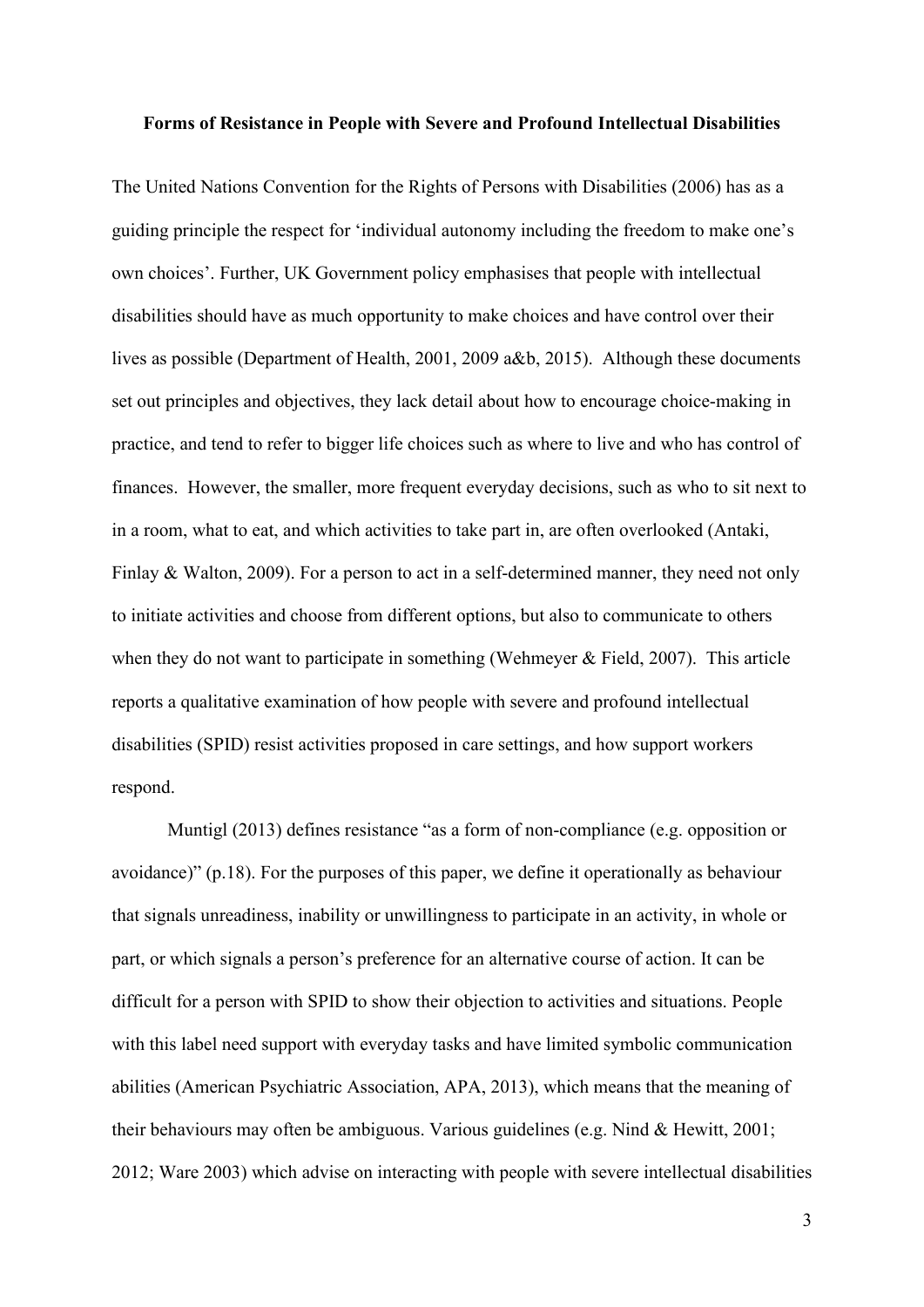recommend that communication partners should stop an activity when a person with severe intellectual disabilities disengages from it. However, when supporters are faced with ambiguous behaviour, it can be difficult to decide when it is appropriate to pursue an activity and when it is better abandoned (Finlay, Antaki, Walton & Stribling, 2008a).

Ambiguity can arise for a number of reasons. It might be unclear whether the resistance is permanent (the person never wants to do the activity) or temporary (the person doesn't want to do it right now), whether it is directed at a part of the activity or the whole, or whether it is an act of playfulness or real rejection. The supporter also might not know if the resistance is because of the activity itself, the environment (e.g. too busy, noisy, cold or hot, too many distractions), a dislike for the supporter, fear, anxiety and so on. Apparent passive resistance (e.g. immobility and disengagement) may occur because the person is drowsy, in pain, distracted, unsure of how to respond, experiencing a seizure, or incapable of carrying out the required motor functions, rather than because they dislike the activity.

It is important to study how people with SPID resist activities in everyday settings for a number of reasons. First, it helps us understand the variety and range of communicative behaviours used by people who lack symbolic language skills. Second, it encourages us to take the small acts of self-determination in a person's life seriously, as a fundamental site of empowerment and choice, and allows us to see everyday situations of disempowerment more clearly. Finally, it raises a question about how DSM-5 describes people with SPID as unable to "make responsible decisions regarding well-being of self or others" (p.36, APA, 2013).

A few studies have examined how people with SPID demonstrate resistance. Finlay, Antaki and Walton (2008b) examined how people with severe intellectual disabilities resisted being weighed by not putting their feet on or moving away from the weighing scales, tensing their bodies, making vocalisations that supporters understood to mean 'no', facing the wall, dropping to the floor, and singing a nursery rhyme. In the examples presented in that paper,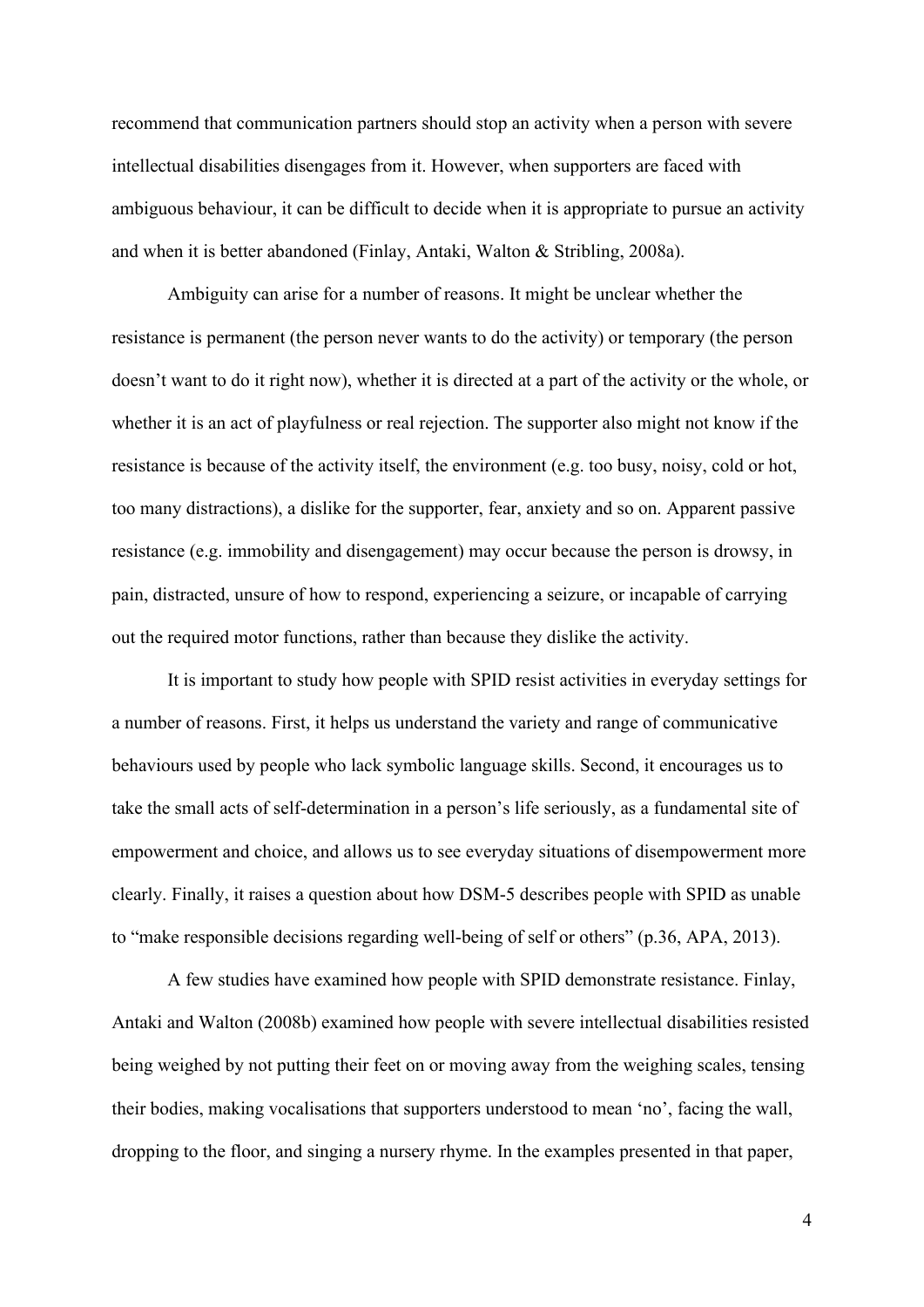despite clear behaviours which were acknowledged by staff as meaning the person did not want to be weighed, the staff continued to try to persuade them to participate. Finlay et al (2008a) also describe two extended examples in which it was ambiguous whether a person with SPID, by continually dropping an item, was engaging with informal games initiated by care staff or trying to resist them. Further research relating to how people with SPID resist activities suggests that people may feign or go to sleep to avoid activities. For example, Porter, Ouvry, Morgan and Downs (2001) interviewed friends and family of a man called Peter, who reported that he chose not to join in an activity by going to sleep.

## **Studies of resistance in the general population**

Conversation analysis (CA) is a method which allows for a fine-grained examination of both verbal and non-verbal behaviours (for an overview of CA methodology in analysing interactions involving people with limited communicative resources see Sidnell and Stivers, 2014). Conversation analysts have studied how people show resistance in a variety of settings including political interviews (Heritage, 2003), complaints (Mandelbaum, 1991), academic supervision (Vehvilainen, 2008), workplaces (Heath, 1986), classrooms (Monzoni, Duncan, Grünewald, & Reuber, 2011), playgrounds (Lytra, 2007), police interviews (Forrester & Ramsden, 2000), family mealtimes (Kent, 2011) and helpline calls (Kitzinger, 2000). Research has also examined clinical populations and/or healthcare interactions. For example, MacMartin (2008) gives examples of clients resisting questions from psychotherapists, while Vehvilainen (2008) provides examples of patients resisting their doctor's institutional agendas. Other examples of patients resisting a physician's recommendations come from primary adult care (Costello & Roberts, 2001), women giving birth (Jackson, Land & Holmes, 2017), paediatrics (Stivers, 2006;2007), and oncology (Roberts, 1999).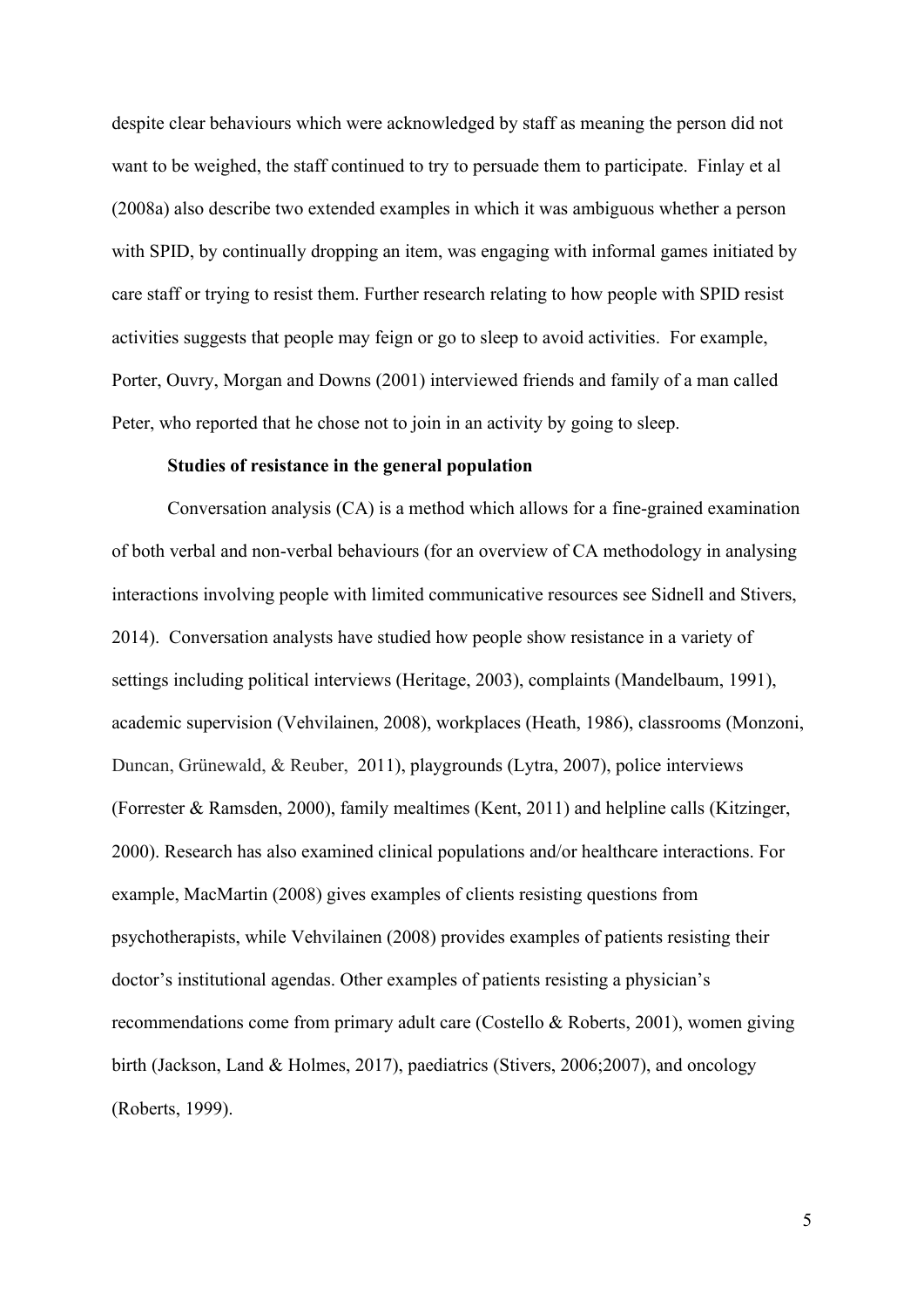The various ways in which speakers demonstrate resistance verbally include rephrasing questions (Heritage, 2003), changing topic, providing accounts, presenting contrasting ideas and disagreement/denials (Widdicombe, 2017 as cited in Joyce, 2017). While most of this research has focused on talk, studies have also noted the non-verbal aspects of resistance, namely the use of silence, either as a non-response or a noticeably delayed response (e.g. Jackson et al., 2017; Kitzinger, 2000; Forrester & Ramsden, 2000; Monzoni, 2011; Lytra, 2007), and body movement/posture (e.g. Heath, 1986) such as turning away and gaze withdrawal (e.g. Kidwell, 2006; Goodwin, 1981; Hoey, 2017). For example, Kidwell (2009) shows how young children resist adults' directives by averting their eye gaze.

This paper uses ethnography and CA to examine and describe the ways in which people with SPID use non-verbal behaviours to resist or delay activities that their support staff are attempting to engage them in. It builds on previous work by analysing how people with SPID resist a range of different activities to those in previous studies, as well as how support staff respond to these behaviours. Overall, it helps build a more comprehensive picture of the resources people with SPID use to exercise self-determination and choice.

## **Methods**

#### Participants

Five participants with severe intellectual disabilities were videoed completing various everyday activities with 12 members of care staff. There were four male participants with severe intellectual disabilities and one female. Three of the participants with severe intellectual disabilities had no verbal abilities, one had a few phrases and the other had variable, but declining, verbal abilities with a significant delay. The mean age of participants with severe intellectual disabilities was 37.6 years, ranging from 31 to 48. The care staff members included 4 females and 8 males. Their approximate number of years' experience varied from less than a year to 15+ years.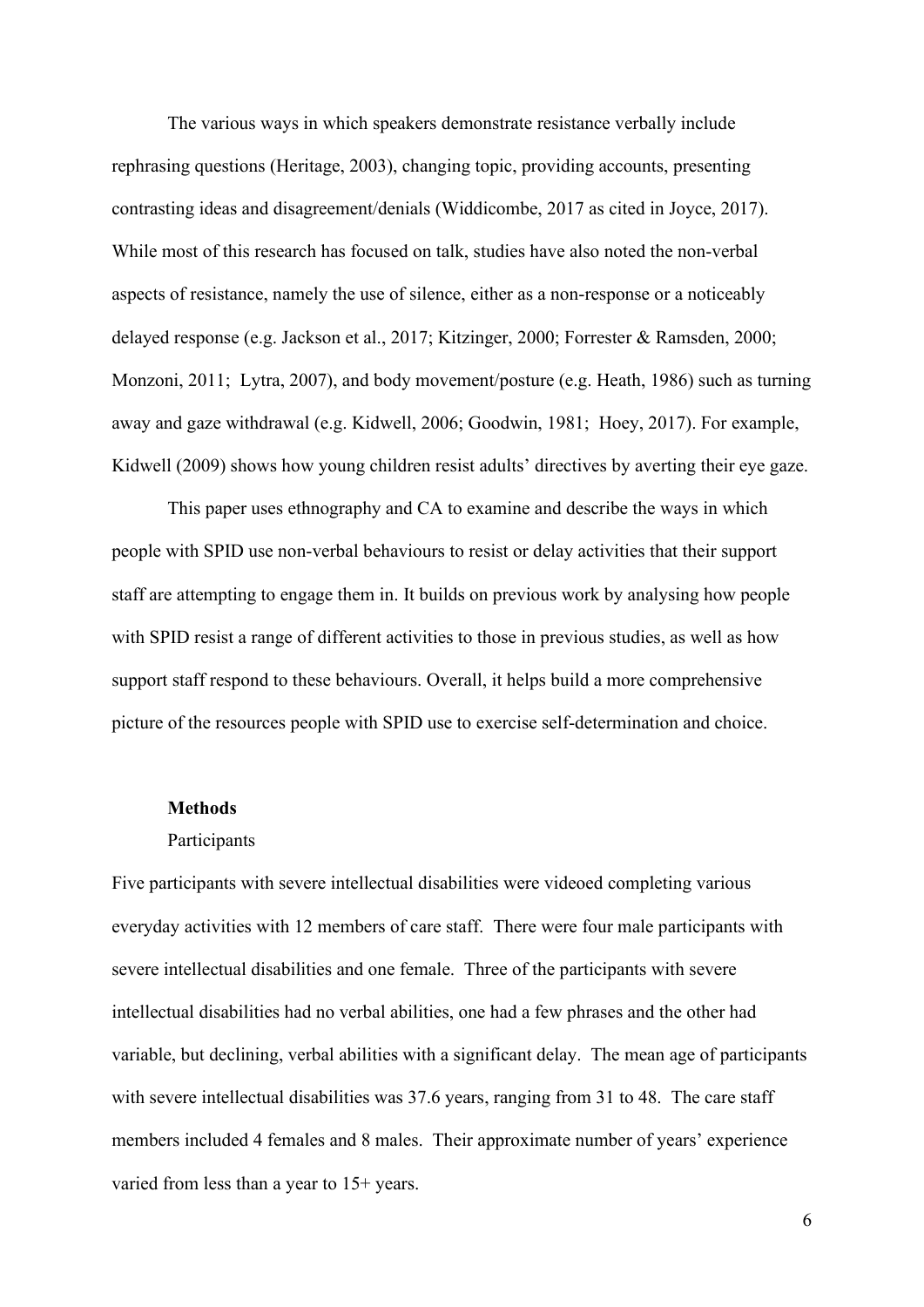## Setting

Participants were recruited at two research sites which both cater for people with intellectual disabilities (Langley and Daisy Way - names have been changed). Generally, the video footage was collected in these centres. Langley was a large day centre which provided services for approximately 40 people with intellectual disabilities. Daisy Way was a small residential centre for 7 adults with severe – profound intellectual disabilities.

#### **Ethics**

Ethical approval was granted by the UK Social Care Research Ethics Committee. Approval was also granted by the Research Governance Boards from the relevant local authorities. Pseudonyms have been used throughout this paper.

Compliance with the Mental Capacity Act

Each participant was assessed for mental capacity following the guidelines of the Mental Capacity Act, 2005, and related guidance published in 2007. XX completed these assessments alongside staff who knew the participants well. Materials were adapted to promote understanding by the participants with SPID. For example, information was presented using photographs as much as possible, and for Jenny, whose family was not English, the information was translated and presented by a fluent speaker. Information about the study was presented several times in a quiet environment and the person's understanding was assessed. As a result of this process, none of the participants were deemed to have the capacity to consent. In line with the Mental Capacity Act (2005), close family members were then contacted to act as consultees. They were provided with information about the research and asked to advise whether they believed the person with SPID would have consented if they had had the capacity to do so. For all the participants involved in the research, consultees advised that they believed the person would have agreed to participate in the research if they were able to so do.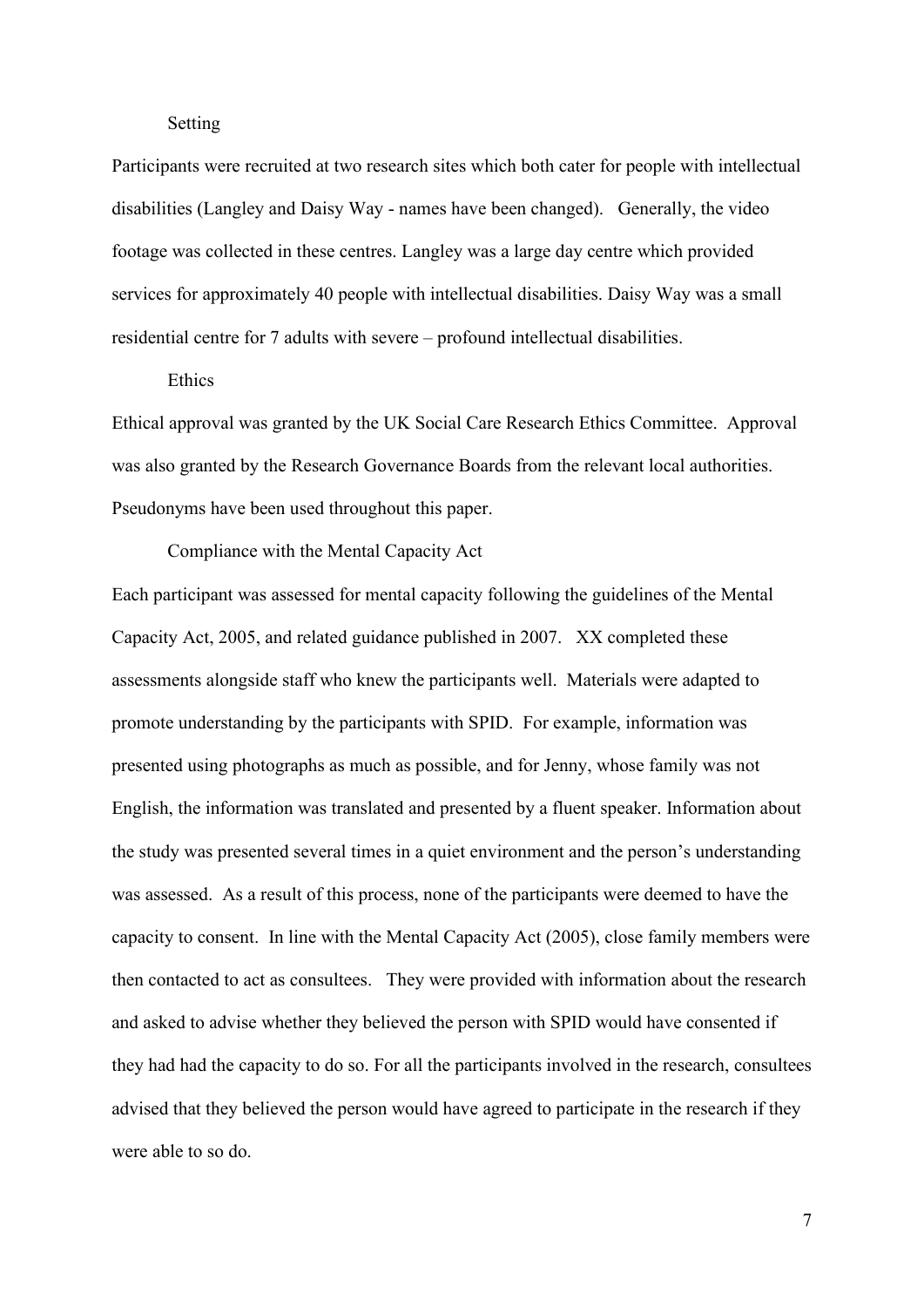## Procedure

Over approximately a year, one of the authors (XX) collected 40 hours of video recordings of everyday interactions in timetabled activity sessions such as physiotherapy, meals and art sessions. Ad hoc interviews were also conducted and ethnographic notes made. A subcorpus of the data showing possible resistance behaviours was made for the purpose of this analysis.

Alongside the examination of ethnographic notes, the video data were analysed using a bottom up conversational analysis approach. Transcriptions of samples of the video were completed using Jeffersonian style transcription (Jefferson, 2005; see Appendix A for details). Close attention was paid to the behaviours which formed the interactional turns, in particular to possible signs of resistance by participants with SPID, the response of support workers, and to the sequential organisation of the interactions.

#### **Analysis**

For the purpose of this paper, interactions in which there were possible signs of resistance on the part of the person with SPID were analysed. Two of the examples presented below are transcriptions of the interaction from video recordings (analysed using CA), the rest, for reasons of space, are summaries of interactions (from video), or descriptions of events and ad-hoc interviews recorded in the ethnographic notes. The examples were chosen to give a broad picture of both active and passive resistance, including a range of different behaviour types, and to illustrate some of the difficulties in understanding these types of behaviours.

Ideally**,** counting the instances of a particular behaviour or course of action within an interaction would demonstrate how regularly it occurred. However, the types of behaviours involved in resistance are often ambiguous, and it is also a rather arbitrary decision as to what counts as a single act of resistance, particularly when an interaction consists of multiple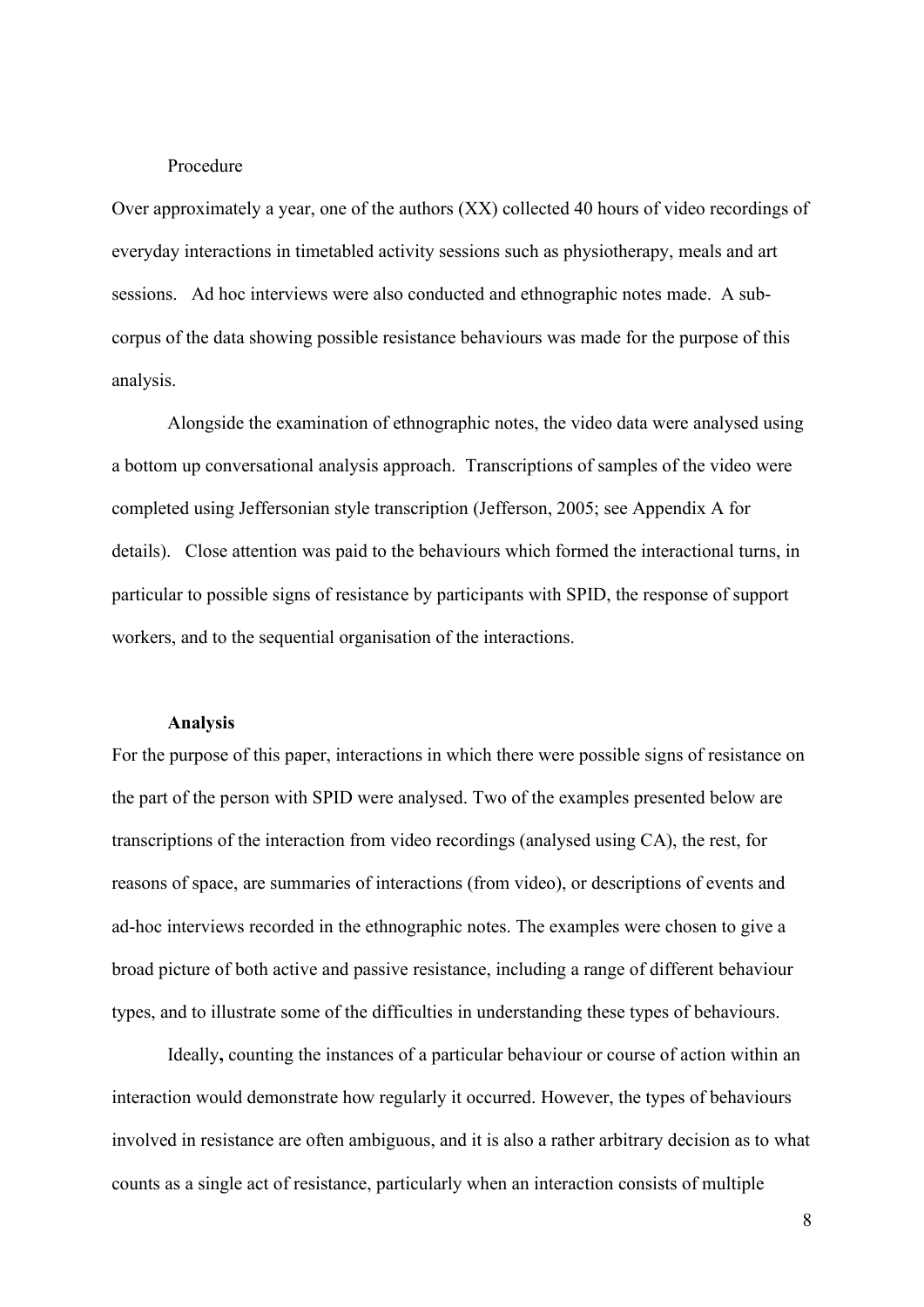behaviours and modalities over a lengthy period in response to various different aspects of one overall activity. Furthermore, while lack of interactive behaviours can demonstrate resistance, this could also be due to an inability to understand what is required of an activity, an inability to complete it, or might be caused by the sedative effects of medication. For this reason, we chose to describe such behaviours in their contexts, examining how and when possible resistance was demonstrated by people with SPID, and how and when staff members treated those behaviours as resistance. It is important to note that although in this research there was variation in the level of resistance shown by the different participants, and indeed staff responses to it, examples of disengagement or resistance were frequent within both the video data and the ethnographic notes.

# **Results**

Examples will be presented in three sections: 1) Lack of engagement with an activity; 2) Active resistance to an activity; 3) Resistance within an activity (active resistance or passive disengagement during an activity). All three can occur in isolation or together as part of the overall trajectory of an interaction.

**1. Lack of engagement with an activity.** The person demonstrates little or no engagement in an activity or interaction initiated by care staff.

**Example 1. Jake rejecting a drink.** In this example, we see how Jake rejects the offer of a drink through eye-shutting, gaze and lack of positive acceptance behaviours. Jake, has SPID and no verbal language. He uses a wheelchair and is considered to communicate using physical movements, facial expressions and vocalisations. Eric is a member of staff supporting Jake who has three years experience of working with people with SPID. Before this extract, Jake had placed his hand in his mouth 15 times in the recording.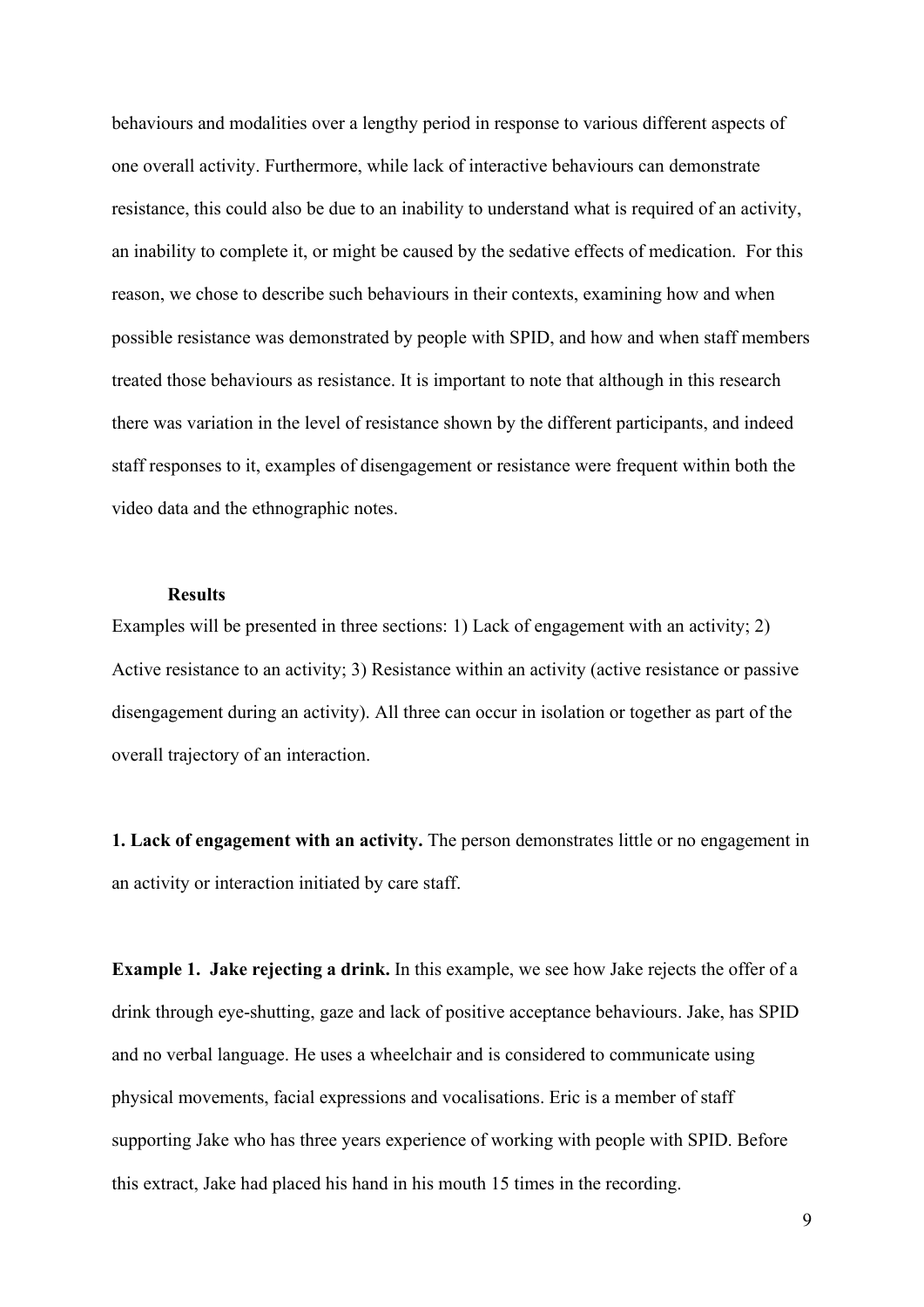| $\mathbf{1}$   | Jake | ((leans slightly to the left of his wheelchair with his eyes open))                |  |  |
|----------------|------|------------------------------------------------------------------------------------|--|--|
| $\overline{2}$ | Eric | ((walks over to Jake holding a bottle of squash in one hand and box of             |  |  |
| 3              |      | milkshake powder in the other))                                                    |  |  |
| $\overline{4}$ | Jake | ((moves his head and looks up towards Eric's face for 0.5 seconds and then         |  |  |
| 5              |      | moves his head so it is facing down towards the floor and closes his eyes))=       |  |  |
| 6              | Eric | <b>JAKE</b>                                                                        |  |  |
| $\tau$         | Jake | $= ((continuous to face downwards clicking his tongue)) =$                         |  |  |
| 8              | Eric | $Jak$ :e                                                                           |  |  |
| 9              | Jake | $= ((continuous to face downwards clicking his tongue for 2s))$                    |  |  |
| 10             | Eric | [ <sup>1</sup> hell:::o (.) I'm h[ <sup>2</sup> ere]                               |  |  |
| 11             |      | $\int$ <sup>1</sup> ((moves the bottle and boxes around in front of Jake's face))] |  |  |
| 12             | Jake | $\int_0^2$ (moves his head upwards from facing the floor] $\int_0^3$ opens         |  |  |
| 13             |      | his eyes and closes them again, keeping his head in an upright position))]         |  |  |
| 14             | Eric |                                                                                    |  |  |
| 15             |      | $[{}^{3}$ HELL: ::O(.)HELL:::O (1.8) pretend to be sleeping I don't mind]          |  |  |

Jake's behaviours in lines 4-5, where he lowers his head and shuts his eyes, appear to be a response to Eric's arrival in lines 2-3. Eric tries to engage Jake by use of his name (lines 6 and 8) and "hello" (line 10, 14 and 15), both of which are calls for attention. Although Jake does open his eyes in line 12-13, he closes them again immediately. Eric even verbalises his understanding of Jake's behaviours in line 15, where he says "pretend to be sleeping I don't mind". After this Eric spends a further 1 minute 20 seconds trying to elicit a choice of drink from Jake, before abandoning the activity.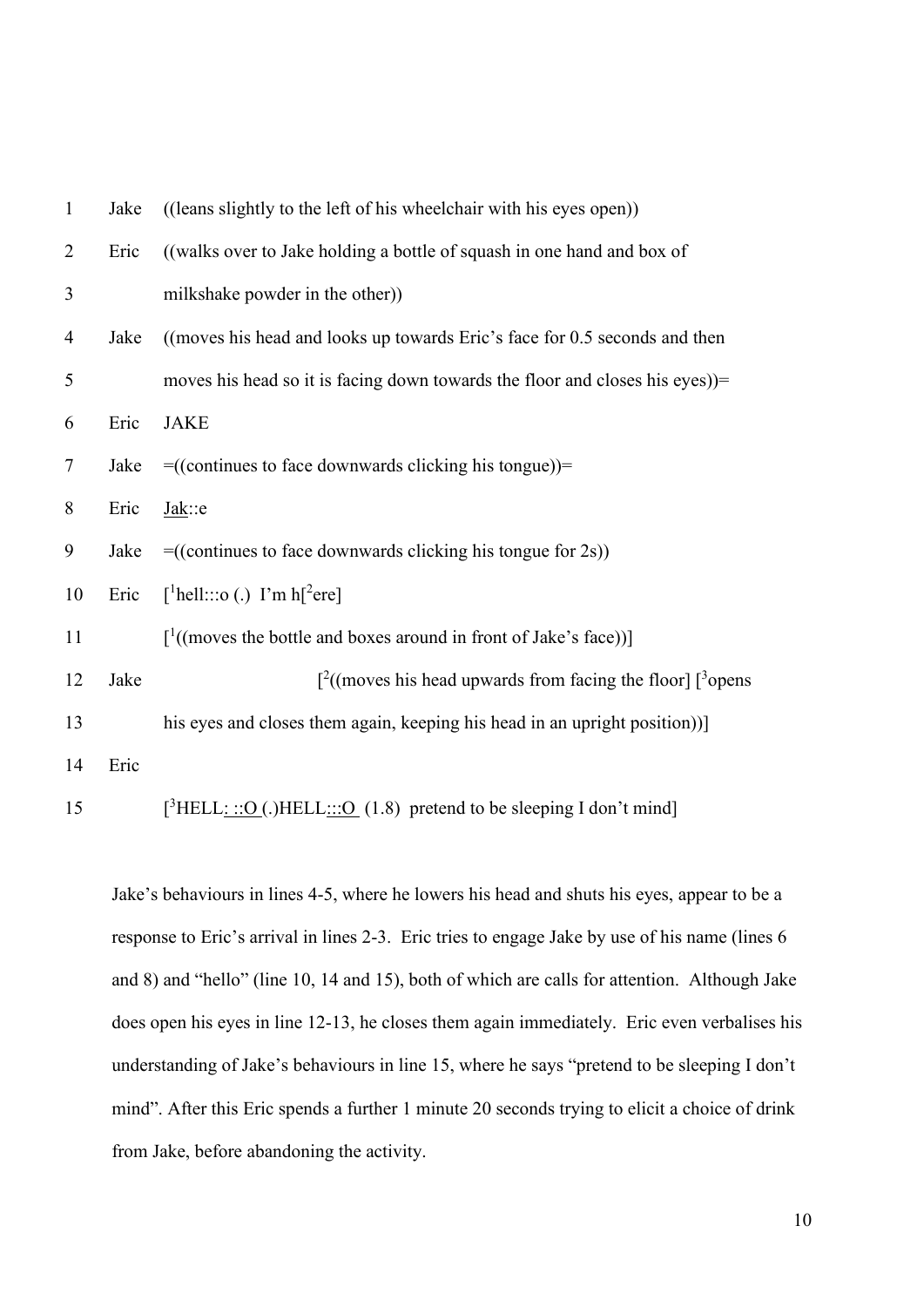**Example 2. Thomas ignoring a group of visitors.** In this example, we see how a man with SPID uses non-response and closed eyes to resist engagement with others. Thomas's verbal abilities were declining, varied from day to day, and were significantly delayed. When he did speak, he often referred to topics that were discussed several minutes before. He could also smile and frown and often engaged in prolonged periods of eye-contact. His receptive language was considered the best of all the participants but was becoming more difficult to assess. In this example, Thomas was lying on his bed, something he did a lot due to ill health. XX had been in his bedroom that morning for about an hour, chatting and listening to music, and he was relatively alert. Then an advocacy group of seven people entered his room to see if he wanted to participate in a questionnaire. At this point, XX went into the room of another resident (B). Soon after, the advocacy group entered B's room, saying that Thomas was not completing the questionnaire as he was too tired. XX walked past Thomas's room a few minutes later. Thomas lay with his eyes closed. He then opened his eyes, saw XX and quickly shut his eyes again. XX said "Thomas?" and he opened his eyes and looked at her with a big smile. XX said that she wouldn't tell, and Thomas smiled more broadly at her. XX felt confident that Thomas had deliberately tried to "look tired" to avoid engagement with the advocacy group.

**Example 3. Simon not engaging in painting.** In this example, we see how Simon uses closed eyes, lack of movement, and failure to grip a painting tool to resist active engagement in an art activity. Simon is a man with SPID and no verbal communication. He has reduced vision and uses a wheelchair. During the study period, he frequently slapped his face repetitively, sometimes also scratching and gouging his skin, causing infections.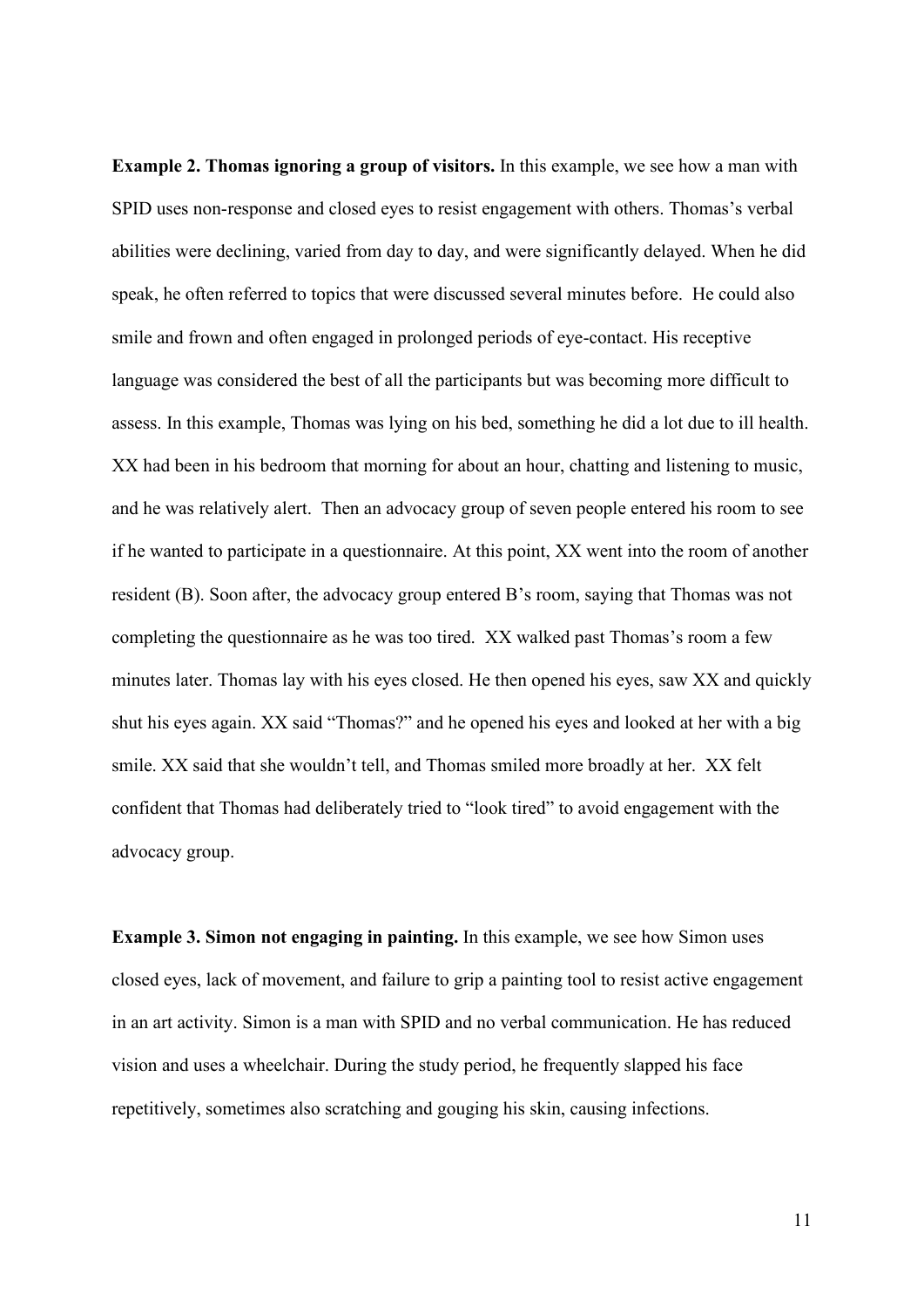This art session took place in the afternoon after lunch and personal care had been provided. Immediately before the session, Simon had been sitting in his chair lightly slapping his face. Simon is now sitting in his wheelchair wearing a painting apron. A canvas has been placed on a plastic tray attached to his wheelchair. Elvis, a support worker, is sitting to Simon's left at 90° to Simon. Elvis has two years experience working with people with severe intellectual disabilities. He has placed a plastic painting spatula in Simon's hand and is moving it across the canvas. Simon either has his eyes closed or nearly closed and is facing away from Elvis. With the exception of his hand which is being manipulated by Elvis, he remains still with his eyes seemingly closed for the majority of the 15 minute art session.

For the first part of this interaction, Simon's behaviours really are minimal. He does not vocalise, change his position from facing away from Elvis, open his eyes, or seem to move his hand independently, all of which he is physically able to do. Elvis orients to Simon's lack of interactive behaviours several times, calling his name and saying "try doing that", "let's turn that around", "squeeze there" and "push that up". However, Elvis's behaviours do not elicit any response from Simon.

Elvis then slightly withdraws his hand-to-hand support from Simon, who lets go of the painting spatula, moves his hand to his face, and begins to rub it. It is unclear whether the spatula comes out of Simon's hand simply because he is not gripping it or he deliberately releases it. Elvis replaces the spatula and moves Simon's hand to begin painting again, and Simon's behaviours once again become minimal. Elvis comments that he believes Simon has actually fallen asleep, and ends the session. As soon as his hand is free, Simon rubs his face, an activity which he often does throughout the day. Thus, he is able to fulfil his own action agenda without overtly challenging Elvis (for example by pulling his hand away from the hand-to-hand support).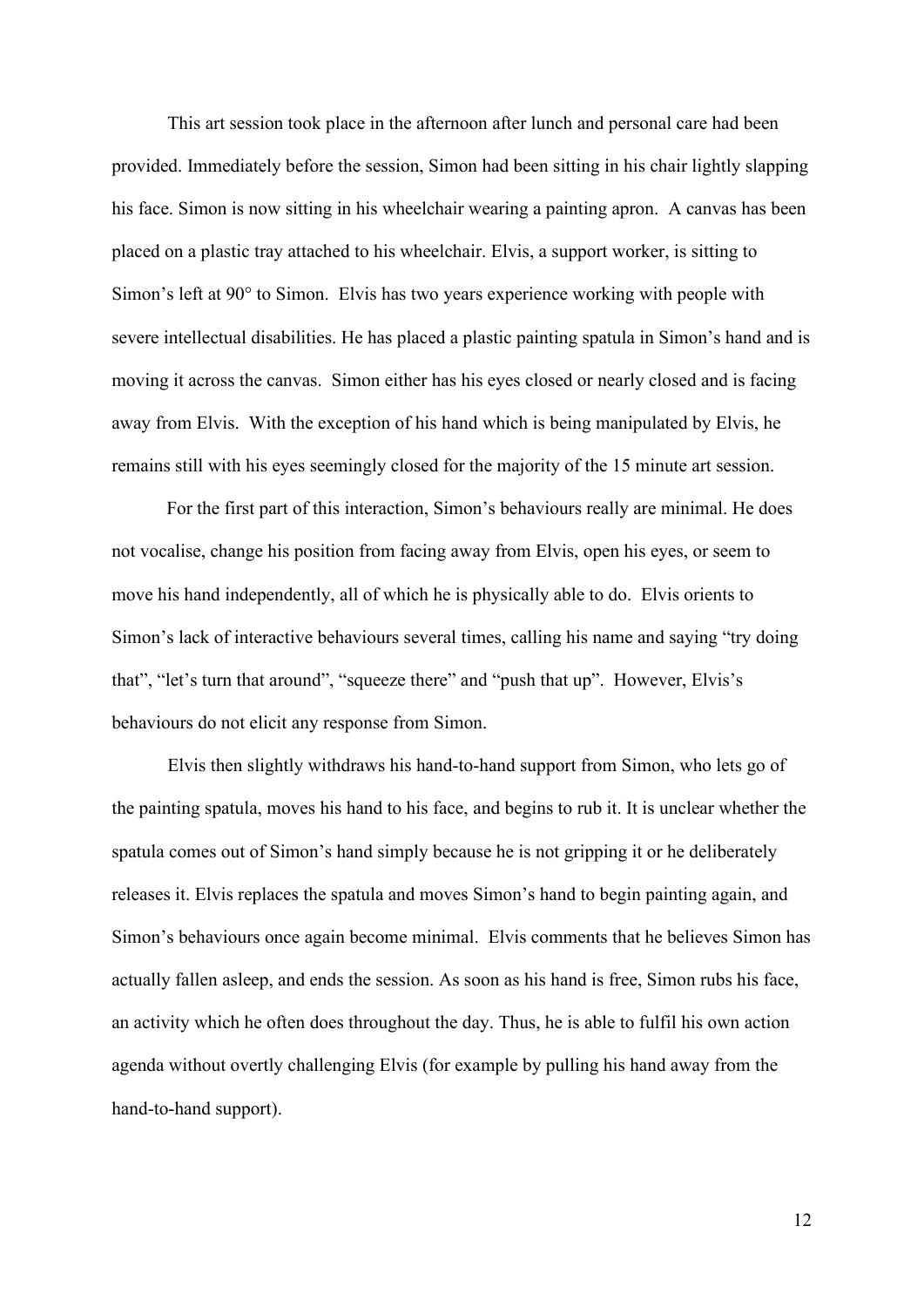In a multi-disciplinary meeting concerning Simon, the team acknowledged that Simon would deliberately withdraw from activities "pretending to sleep". This was considered a risk as he was then monitored less closely and might engage in self-harming behaviours. In this example, although Simon does not appear to actively participate in the painting while Elvis is holding his hand, he is not actively pursuing the potentially dangerous activity of rubbing, slapping or gouging himself. He also appears relaxed and shows no signs of distress. Whether Simon is resisting the activity or not is therefore unclear. While he resists the active involvement that would be necessary for a successful painting session, it may be that the touch from Elvis's hand, the sensory stimulation which is provided from the art equipment and paint, or even the undivided attention and talk directed at him by Elvis are intrinsically relaxing, soothing or enjoyable. Simon's behaviour is therefore ambiguous.

**Example 4. Simon resists walking.** In this example, Simon resists walking in a gait trainer by not moving his feet and facing the floor. Simon's gait trainer consists of a wheeled frame with a harness attached and is used to enable Simon to move around and improve his walking skills. This session takes place in the afternoon after lunch and personal care. Prior to the session, Simon had been sitting in his chair at the side of the main SPID room. He spent some time with his eyes closed and some time slapping his face. Simon is supported by Saheb, an agency care staff member who has been working with people with SPID for less than a year. He attaches Simon to the trainer and encourages him to walk. However, during the recording, Simon barely moves from his slouched position, with the vast majority of the session spent with his head facing the floor and his feet dragging along it. His eyes also appear to be closed. Throughout, Saheb pushes the gait trainer around, acknowledging Simon's minimal engagement with a range of verbal encouragements (e.g. "let's walk about"; "come on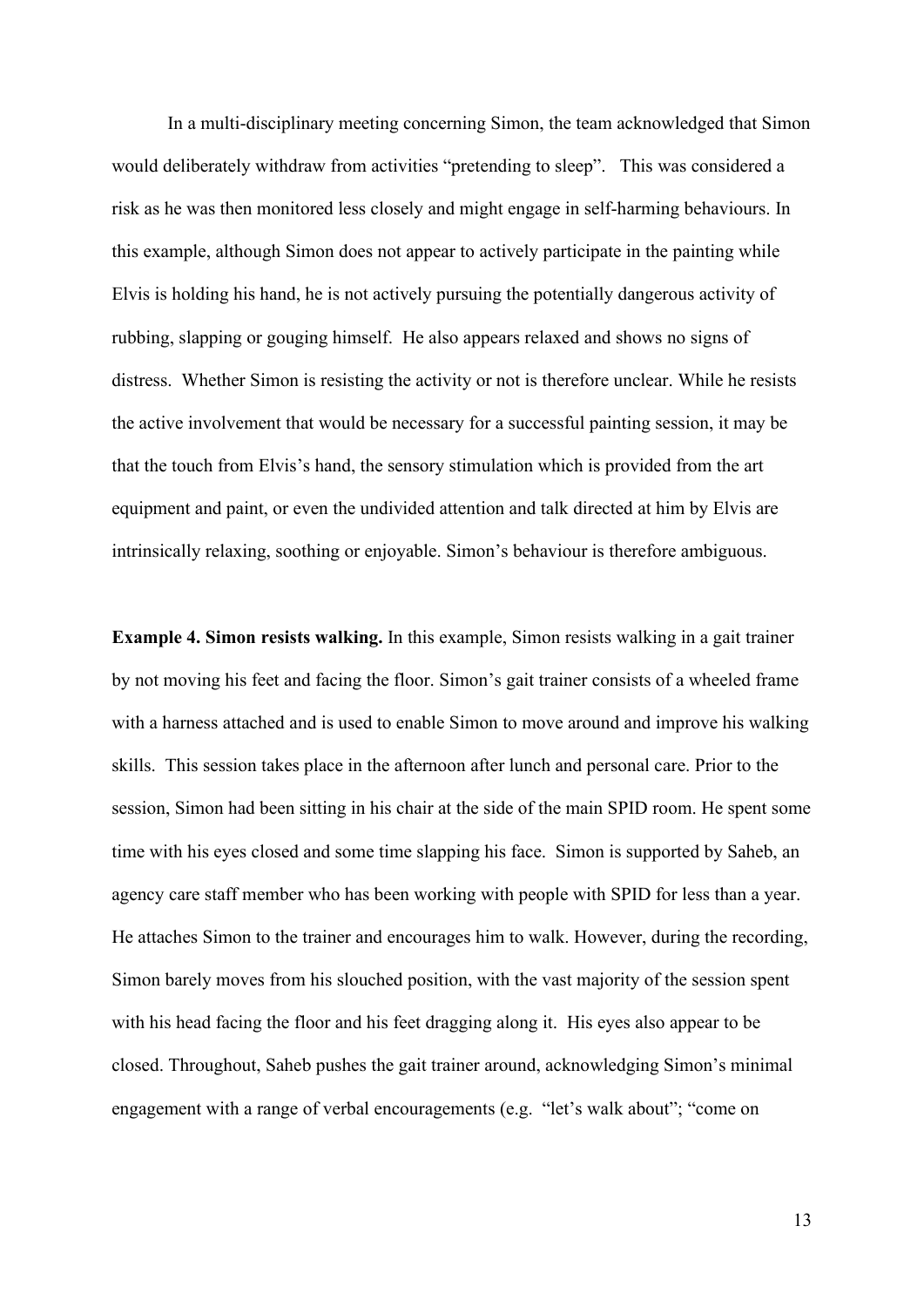Simon, wakey wakey"). Indeed, early in the interaction, he says to XX, who is operating the camera, that he thinks Simon "does not want to walk today."

This example, like that of Simon in art, captures a theme that occurred several times in this research, namely staff members seemingly carrying out an activity "on behalf" of a person with severe intellectual disabilities. This regularly happened despite noticeable disengagement or resistance. Here, as in the painting activity, it is unclear if Simon wants the activity to stop or not. Since he does not actively resist, it is possible he may enjoy the interaction or the sensation of being pushed around. Again, his behaviour is ambiguous.

**2. Active resistance to an activity.** The person overtly resists an activity from the outset.

**Example 5. Jake leaves the music group***.* In this example, we see how multiple acts of resistance by Jake using a mobility scooter are acknowledged and resisted by the support worker. Jake (from example 1) is being supported by Eric (also from example 1) in a music session. Although Jake usually uses a wheelchair, here he is using a 'scooter' (a block of foam with four small wheels attached to the bottom). When sitting on his scooter, Jake uses his feet to propel it unaided, increasing his ability to move around independently and allowing him to explore the environment as he wishes. The music session takes place in a large room in the day centre with about 20 people present. Percussion instruments have been given out to those who would like to use them. These weekly music groups, if joyous, are particularly noisy and not always tuneful.

At the start of the video, Jake is upstairs in a different room, where he is moving around freely. He seems happy: he vocalizes (sounds like 'ahh' and 'ohhh') and smiles widely. Eric then encourages him to go downstairs to the music group by placing his hand on the scooter and taking it down the corridor to where the lift is. Jake seems happy to go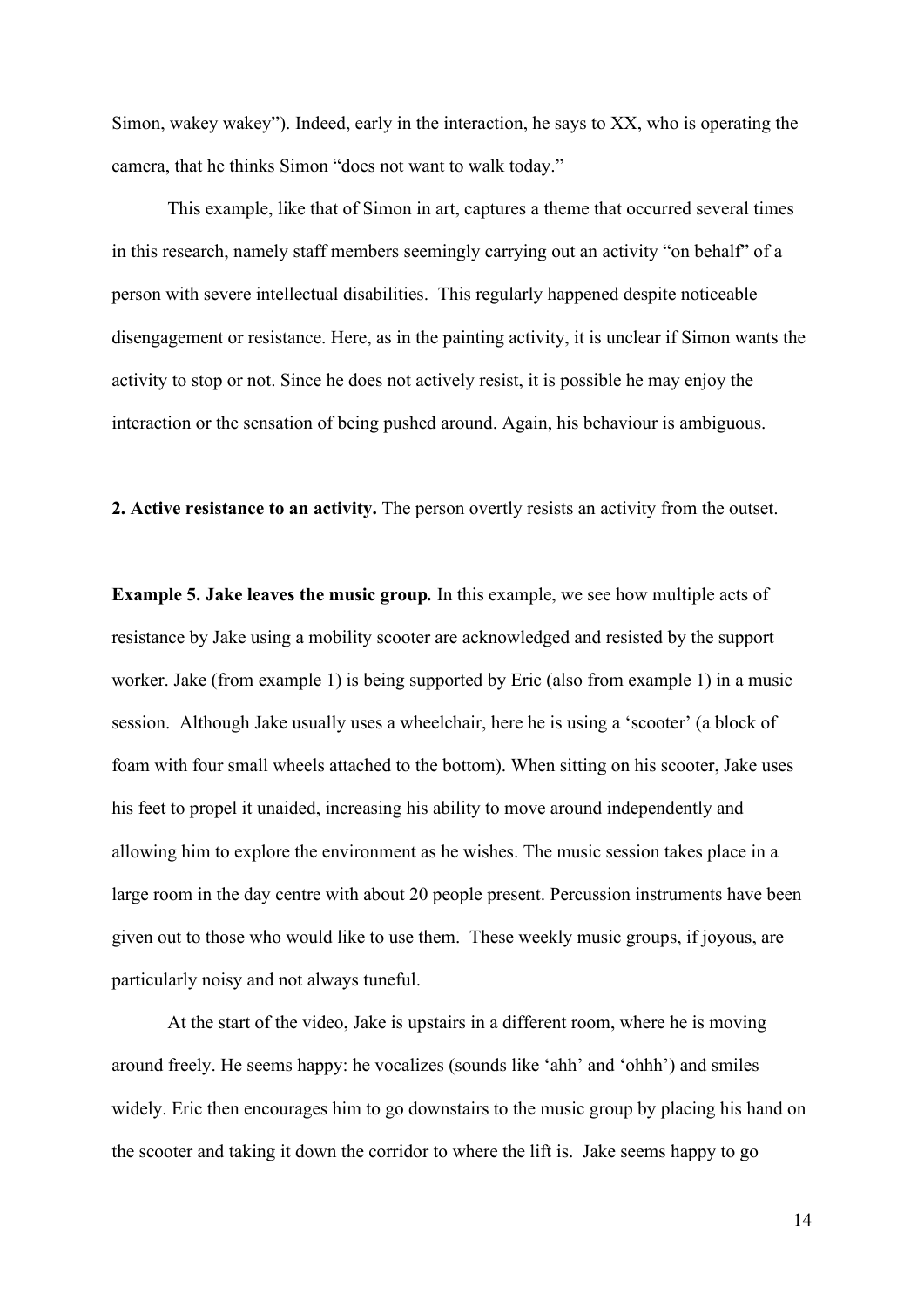downstairs in the lift but appears to demonstrate his resistance to participating in the music session in a variety of ways. First, when he is in the corridor approaching the music room, still smiling and vocalising, he tries to continue down the corridor instead of going into the music room. However, Eric places his hands on Jake's shoulders and asks "Jake are you here for music group? This way for music group yea?" Eric then pushes the scooter into the room.

Immediately after this, Jake "scoots" himself back out of the room. When Jake leaves the music room he is smiling widely and seemingly happily vocalising. Jake also stops and looks back towards Eric several times, then scoots along a corridor to the physio room which happens to be empty. He enters it followed by Eric, who sits down there. Jake's facial expressions become more neutral, but he continues to vocalize in a similar way and seems, at the very least, content. After 45 seconds of being in this room, Jake scoots himself towards the door and back down the corridor.

When Jake reaches the hallway near the music room, he stops and leans around the door slightly. Without speaking, Eric places his hands on the scooter, pushes Jake into the music room, and places his leg behind the scooter, apparently in an attempt to stop Jake moving back. Jake moves forward and then right, freeing himself from Eric's constraint. Eric starts to put his leg behind the scooter again but quickly retracts, perhaps influenced by the presence of the camera and researcher. Jake then turns himself around 180° and once again scoots towards the door.

In the corridor, Jake heads for the lift. Once he reaches it, he vocalizes ('ERR $\downarrow$ rr'), reaches out his arm towards the lift, moves it from left to right three times (see Figure 1), and clicks his tongue.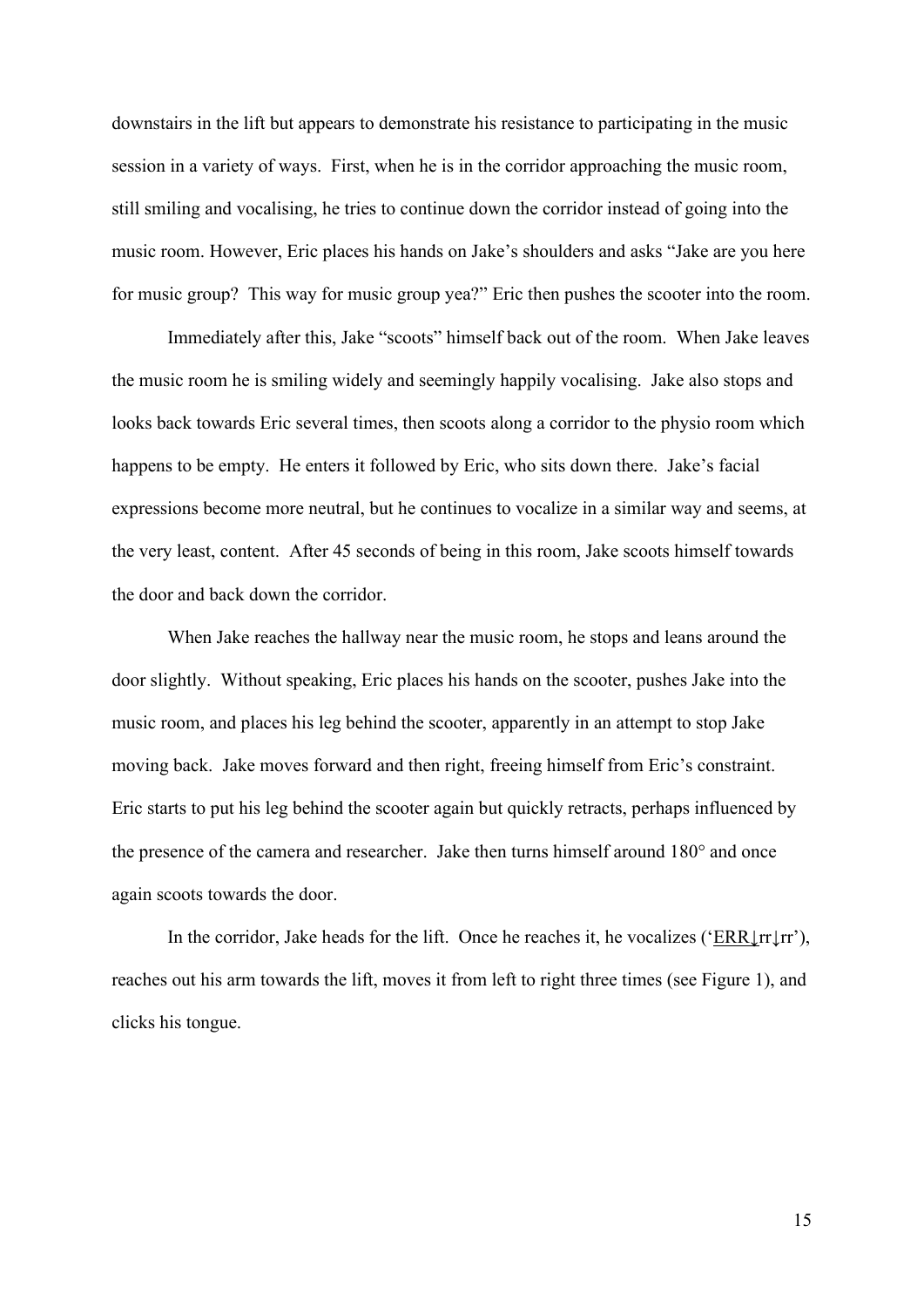

*Figure 1. Jake reaches for the lift with arrow added to show his hand movement.*

Eric comments "he wants to go upstairs", but does not enable him to do so. Jake makes a louder, deeper vocalization than before ('UR::HM!') and stamps his foot three times. He then continues to look at the lift, vocalising softly and occasionally banging his foot. Eric does not respond to these behaviours. After 1 minute and 20 seconds, Jake abandons the lift and begins to head toward the physio room again. Eric utters "Jake!", Jake stops and turns his head around, and then Eric says "Come on Jake, come with me" and once again pushes the scooter into the room with the music session.

There, Jake places his feet flat upon the floor, physically resisting Eric's push of the scooter further into the music room. Eric waits approximately 4 seconds, then begins to push again, positioning Jake near the other people. This time he keeps hold of the scooter with his hands making it impossible for Jake to move away.

Jake makes several further attempts to move his scooter, which Eric resists. Jake begins to go red in the face, and when Eric prevents him trying to push the scooter away using another chair, Jake thrashes his body, including his arms, which hit his head slightly.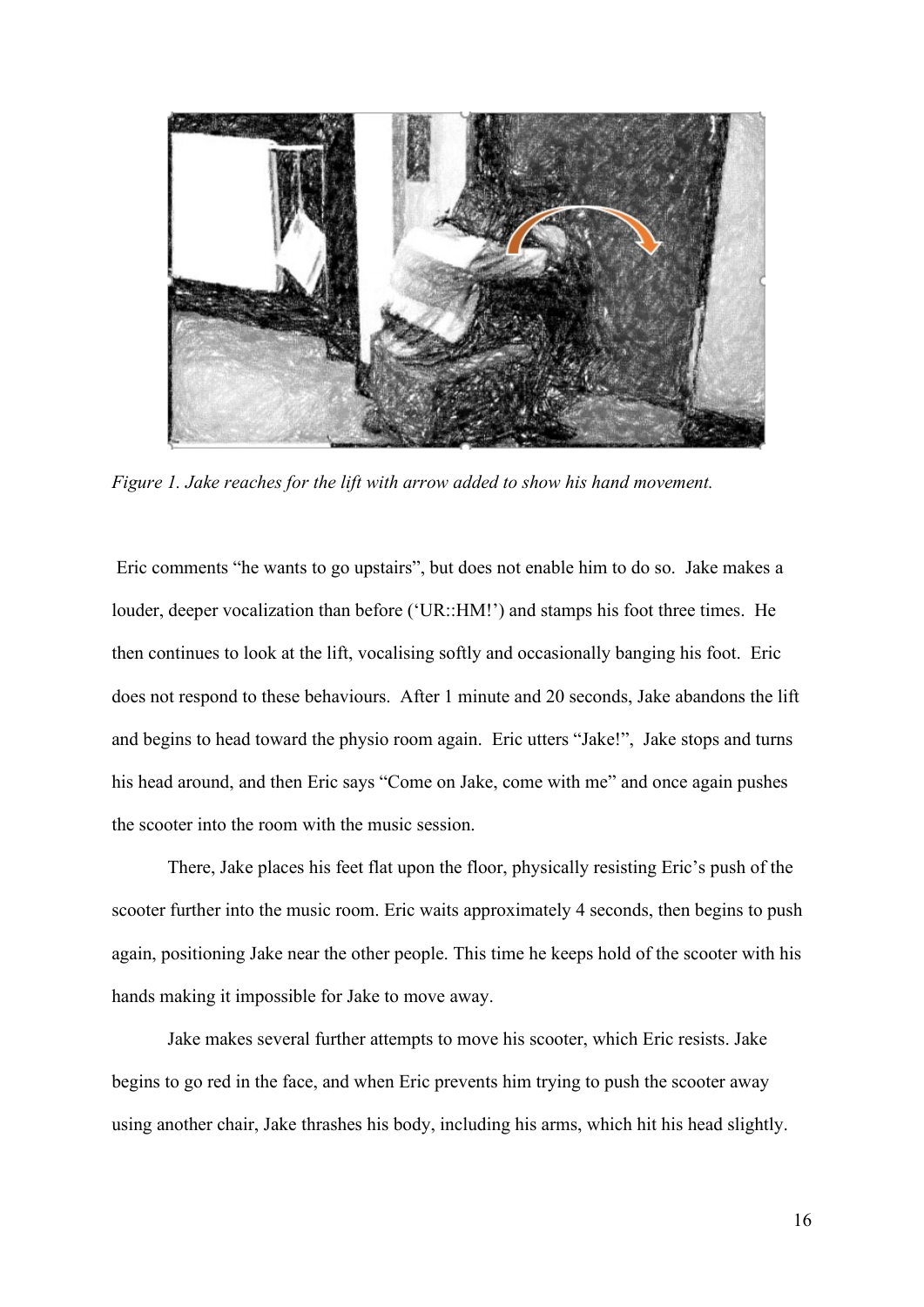He then digs his fingernails into his hands, drawing blood. At this point the camera was turned off as required by the ethical protocol.

In this example, Jake demonstrates his resistance to joining the music session in a number of ways. He leaves the room three times. This is something he would not have been able to do had he not been in his scooter, and demonstrates how mobility aids can enable people with SPID to express choices. He also goes to the lift and acts in ways understood by both care staff and the researcher to signal that he would like to enter the lift. There is a stark contrast between Jake's wide smiles and high-pitched vocalisations which occur when he is able to move around freely and the lack of these behaviours when he is prevented from leaving the music group. Additionally, Jake physically resists the movement of his scooter by placing his feet flat on the floor. Finally, Jake thrashing and self-harming also resist the musical activity.

Eric does not appear to treat Jake's apparent choices as legitimate. Even when he describes Jake's behaviours as expressions of choice ("he wants to go in the lift"), he does not provide the required response to fulfil Jake's wishes (namely pushing the button for the lift). He continues to bring Jake back to the same room, even though Jake keeps leaving it, and he eventually forces Jake to stay in that room, which appears to cause Jake to become distressed. When XX asked Eric after the recording about why Jake left, he responded that "he wanted to go upstairs" and when asked why he kept bringing him back, Eric responded that he was "down to do music" suggesting "he shouldn't be on his scooter, that is a different activity". There was no logistical or safeguarding reason why Jake could not be on his scooter moving around the areas of the day centre, most of which were empty and which he could have been free to explore.

**3. Resistance within an activity.** The person actively resists or disengages during an activity.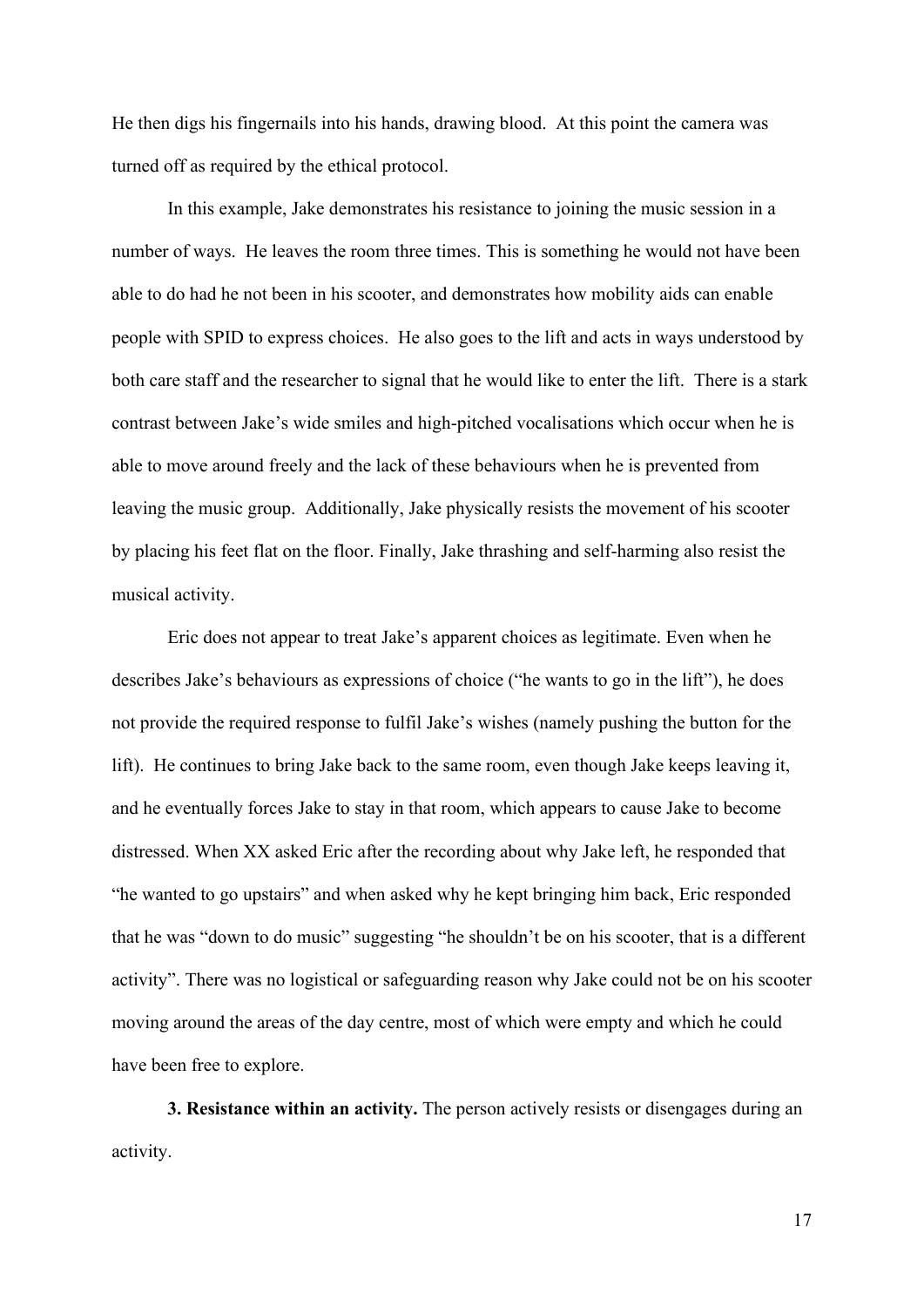**Example 6. Jenny resisting art activity.** This extract illustrates some of the ambiguities in interpreting a person's resistance behaviours. It involves Jenny, a woman with SPID. Jenny regularly vocalises but does not appear to use words. She mainly uses facial expressions, gaze, posture and non-verbal vocalisations to communicate. This session took place in the afternoon. Immediately before it Jenny was in the main SPID room, alert, sometimes vocalising. Staff responded to her vocalisations as signs of her being happy. In this session, Jenny is in her wheelchair wearing an apron. A small table has been set up with painting equipment. Monty, a staff member with seven years experience is seated to her right. He is trying to ascertain her choice of paint colours by offering a verbal choice while physically presenting the paint pots. Jenny touches the purple paint pot (and Monty's hand holding it). Monty then suggests two more colours verbally, and physically presents a choice of three. After a delay, Jenny touches the white paint bottle and pulls it towards her. Then Monty provides a third choice of paint (red or green) both verbally and non-verbally. This section of the interaction is presented in the transcript below.

| $\mathbf{1}$   | Monty | ((holds the red and green paint bottles in front of Jenny)) shall we do one       |  |  |
|----------------|-------|-----------------------------------------------------------------------------------|--|--|
| 2              |       | <u>more</u> colour $(0.2)$ green or red? ((swaps the red and green paint position |  |  |
| 3              |       | with one another)) I'll put it that way $($<br>) > green or red (.) green         |  |  |
| $\overline{4}$ |       | or $red <$                                                                        |  |  |
| 5              | Jenny | ((reaches out and touches Monty just above the elbow, pushing it slightly)        |  |  |
| 6              |       | away and leaves her hand there looks around slightly, back at the camera          |  |  |
| $\overline{7}$ |       | smiling slightly)                                                                 |  |  |
| 8              | Monty | None of them (.) so you just want purple and white                                |  |  |
| 9              | Jenny | ((pushes Monty again and moves her hand back to her lap))                         |  |  |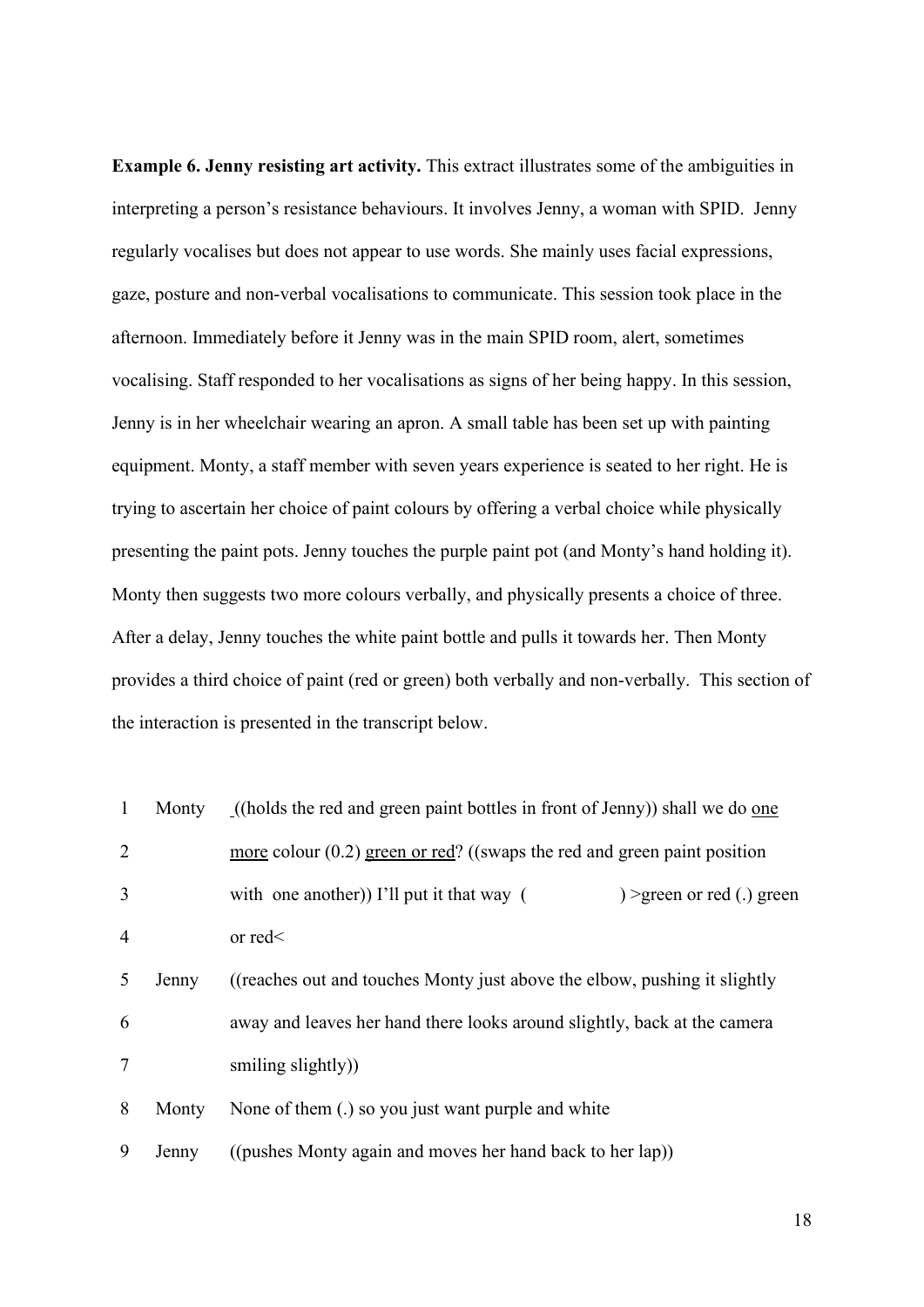| 10 | Monty | A WISE CHOICE                                                               |  |  |  |
|----|-------|-----------------------------------------------------------------------------|--|--|--|
| 11 | Jenny | ((Puts her arm in the air and looks towards it))                            |  |  |  |
| 12 | Monty | ((places the paints back on the table))                                     |  |  |  |
| 13 | Jenny | ((pulls at the front of her apron))                                         |  |  |  |
| 14 | Monty | Woah woe woe                                                                |  |  |  |
| 15 | Jenny | ((pulls her hand and arm inside the sleeve of the apron and starts flapping |  |  |  |
| 16 |       | her right arm so the loose end of the apron is moving side to side))=       |  |  |  |
| 17 |       | Jenny                                                                       |  |  |  |
| 18 | Monty | $= ((\text{starts to put his hand up the sleeve of the apron}))$            |  |  |  |
| 19 |       | Gimmie that hand! (.) gimmie that hand back                                 |  |  |  |
| 20 | Jenny | ((starts pulling the body of the apron off herself))=                       |  |  |  |
| 21 | Monty | ((looks at camera)) She doesn't wanna paint. You get the feeling she        |  |  |  |
| 22 |       | doesn't want to paint ((smiles))                                            |  |  |  |
| 23 | Jenny | $= ((continuous to pull the a pron off herself))$                           |  |  |  |
| 24 | Monty | You don't wanna paint (.) okay                                              |  |  |  |

In lines 5-7, Jenny gently pushes Monty's arm away, leaves her hand there and smiles. In line 8, Monty shows he understands that Jenny is refusing the offer of an additional painting colour ("None of them?"). At line 11, Jenny begins to remove her apron. This continues and is more obvious in line 13. Monty then says "Woah", Jenny continues removing the apron (line 14), and Monty encourages her not to, both physically, by reaching for her arm in the sleeve, and verbally (18-20). After she continues removing the apron in line 21, he directs his talk to the researcher, saying that she does not want to paint (line 22). Soon after the end of this transcript the activity is abandoned.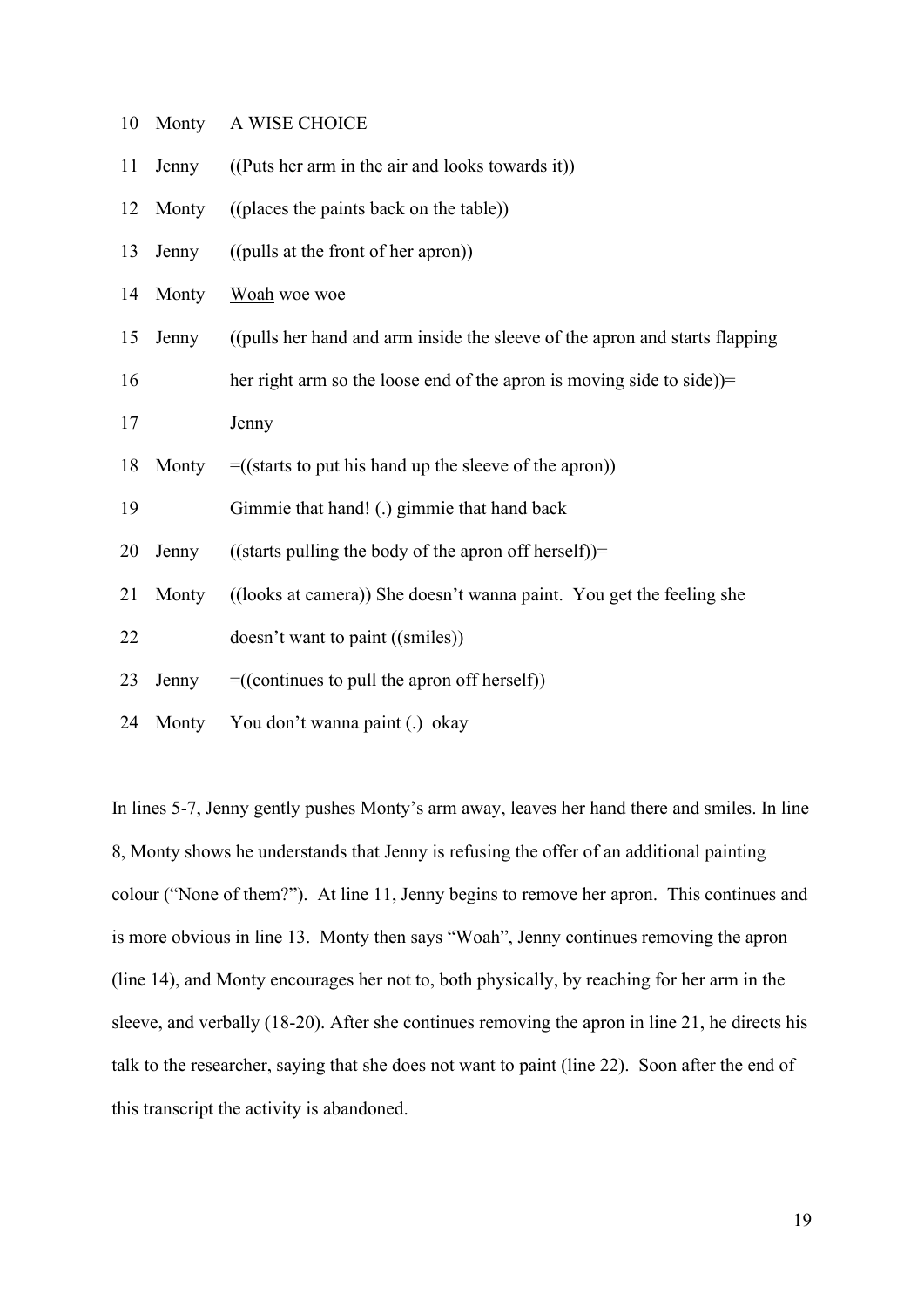Here we see a degree of ambiguity in Jenny's behaviour. It is unclear whether she changed her mind about painting during this interaction or whether some of her behaviours were misunderstood by Monty. For example, it is possible when she was reaching for the paints that she was just trying to touch Monty's hands and never had any interest in painting. Equally, she may have become warm in the apron, or not liked the fact the sleeves were slightly too long for her. In this case, she may have happily painted if other solutions were provided. Or it may be that she was being playful with the apron and looking for a lighthearted tussle, something she was understood by staff to do often with plastic aprons. While we cannot determine the reasons for her behaviour from the transcript, we can see how Monty comes to understand Jenny's removal of the apron as resistance to the art session in general. He only comes to this conclusion after suggesting that some signs of resistance (gently pushing his arm in lines 5-7) were resistance to *a part of* the activity (selecting an additional colour) rather than to the activity *as a whole* (the art session per se).

After the art is abandoned, Jenny spends ten minutes sitting on the floor alone. Even if we could be sure that Jenny did not want to complete art, this does not necessarily mean she did not want to be social. However, this possibility is not explored by Monty.

**Example 7. Jake leaves and then returns to music group***.* This example shows Jake demonstrating resistance to a different music group to that in example 5, this time by rocking in his wheelchair (he is not in his scooter in this example), thereby edging it forward. Baruk is supporting him in this morning music session. Before the session, Jake had been sitting near the door of the room for people with SPID. He was thought to enjoy sitting near doors, observing what was happening in the corridor and other rooms. Staff members came and greeted him as they arrived in the room.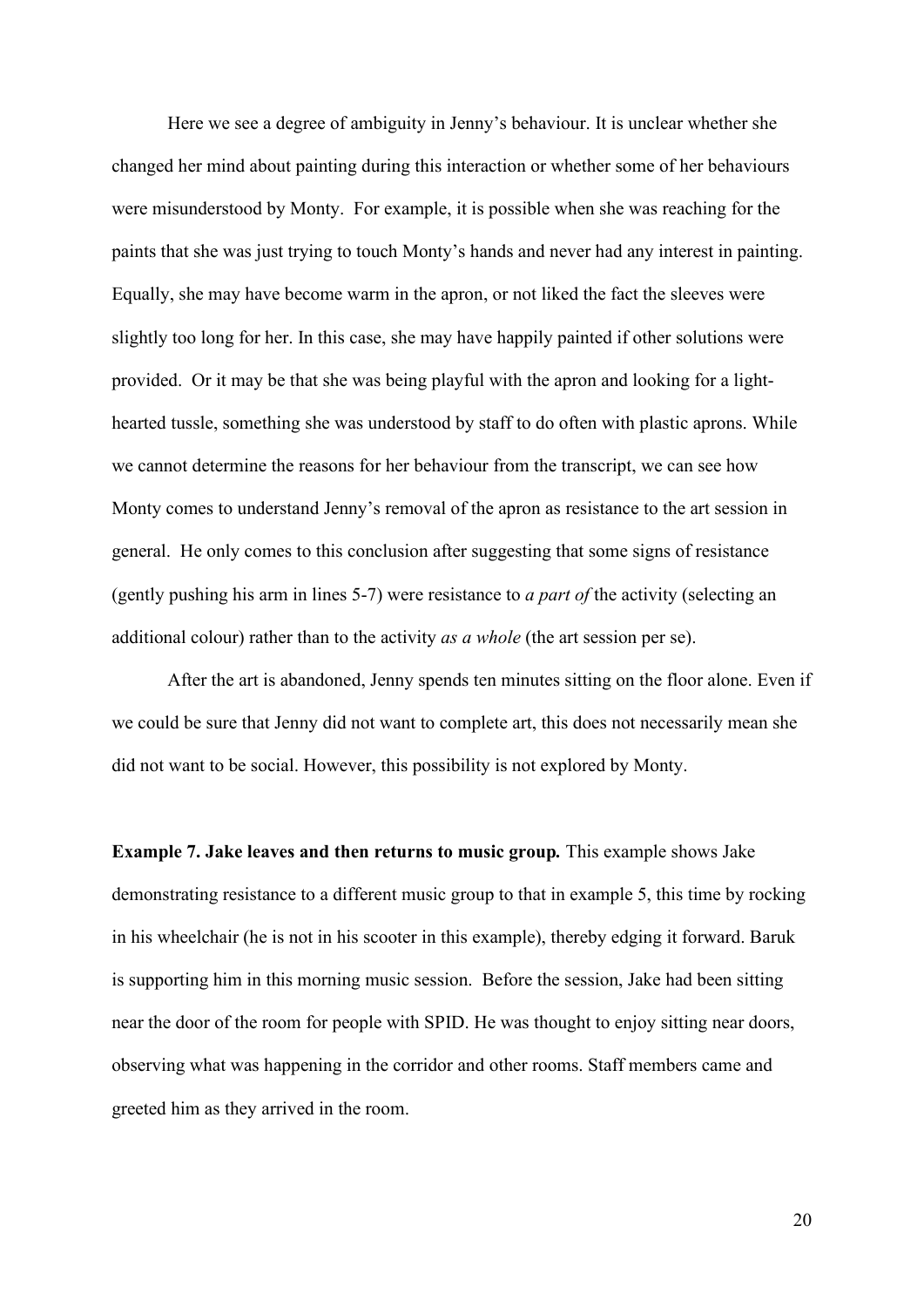The group is listening to a Christmas CD, singing along and playing percussion instruments. Baruk and Jake are sitting side by side. In the first three minutes of the video, Jake's behaviours are minimal. His eyes are closed, and his face is positioned towards the floor. He is slightly more alert in the 4<sup>th</sup> minute, and Baruk gives him a maraca twice but each time he lets it falls to the floor. In the  $5<sup>th</sup>$  minute, Jake faces forwards with his eyes open. Up to this point, Jake is not engaging, but is also not carrying out alternative behaviours to resist the activity. This is another example of ambiguity: it is unclear if his lack of engagement at this point is resistance (e.g. to playing instruments), because he is listening to the music, or for some other reason.

When the group begin doing a new song, 'Silent Night', Baruk begins to shake the maracas in front of Jake's face and sing. At this point, Jake manages to move his chair slightly towards the door by rocking back and forth. Baruk continues to shake the maracas and sing loudly and out of tune, while Jake continues to rock and move his chair away from Baruk. Baruk finally responds to Jake's movement towards the door by offering to go for a walk in the corridor, which they then do. Soon after, they return to the session and stay for the remainder. Although Jake is not offered an instrument and does not engage in other ways such as clapping his hands or vocalising in time with the music, he is no longer clearly resisting the activity. He occasionally vocalises and 'jumps' in his chair, but the meaning behind these behaviours is not clear. This demonstrates how, although people with SPID may show signs of resistance during certain activities, the signs of resistance may become more active, disappear, or relate to a specific element of the interaction. For example, in this example it is possible that Jake's active resistance was specifically to Baruk's loud singing. After having a break, Jake did not repeat these signs of resistance.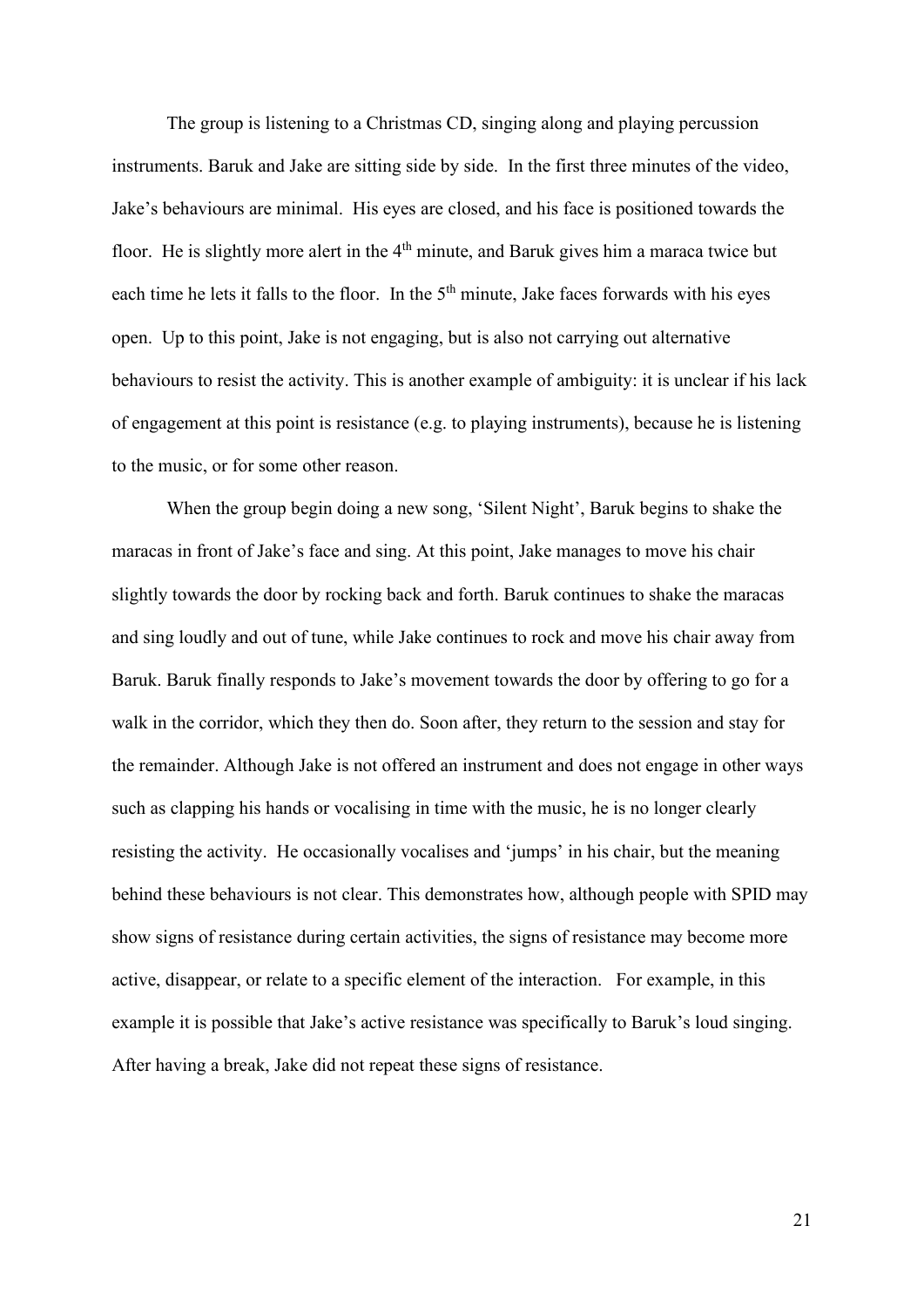**Example 8. Simon in physiotherapy session.** This filmed interaction during a morning physiotherapy session includes several examples of Simon (from example 4) possibly resisting particular courses of action. It took place towards the end of the session. Simon is in the physio room with two other participants and three members of care staff. Simon had spent some of the session sitting still and slapping his face, which was discouraged by staff. At other times he used a ball and foam cylinder, seemingly happy making pant-like vocalisations. Monty (from example 6) has been assigned to support Simon. He encourages Simon to use a large red physio ball which is on a rubber mat. Simon rocks back and forward on it. He seems to enjoy it, moving quite quickly and vocalising. However, he then moves off the ball and sits on the mat, regularly slapping his face, a behaviour Simon often exhibits. He does this several times, actively crawling away from staff. This appears to demonstrate his resistance to continuing the activity of rocking on the ball. Monty encourages him to use the ball again and Simon returns to the activity, seemingly enjoying doing so, before again moving off it. Monty then encourages Simon to stand and supports him to move into that position. Simon bends his knees and leans towards the floor whilst standing. Monty takes this to indicate that Simon wants to stop the supported standing and return to sitting on the physio mat. Monty places a foam cylinder in front of Simon in an attempt to get him to use it. However, Simon clearly leans away from the foam cylinder.

Often, these signs of resistance occurred despite Simon seemingly enjoying the same physio activities before or after his resistance to them. It may be that he did not want to complete these activities for a prolonged period of time because of tiredness or boredom and simply wanted a break. We cannot know his intentions or motivations for certain, but his behaviours appear to demonstrate that at those moments he is not ready (i.e. attending, willing and able) to complete certain physio-related activities. Simon's resistance in this session differs from the examples discussed in the earlier section of no or minimal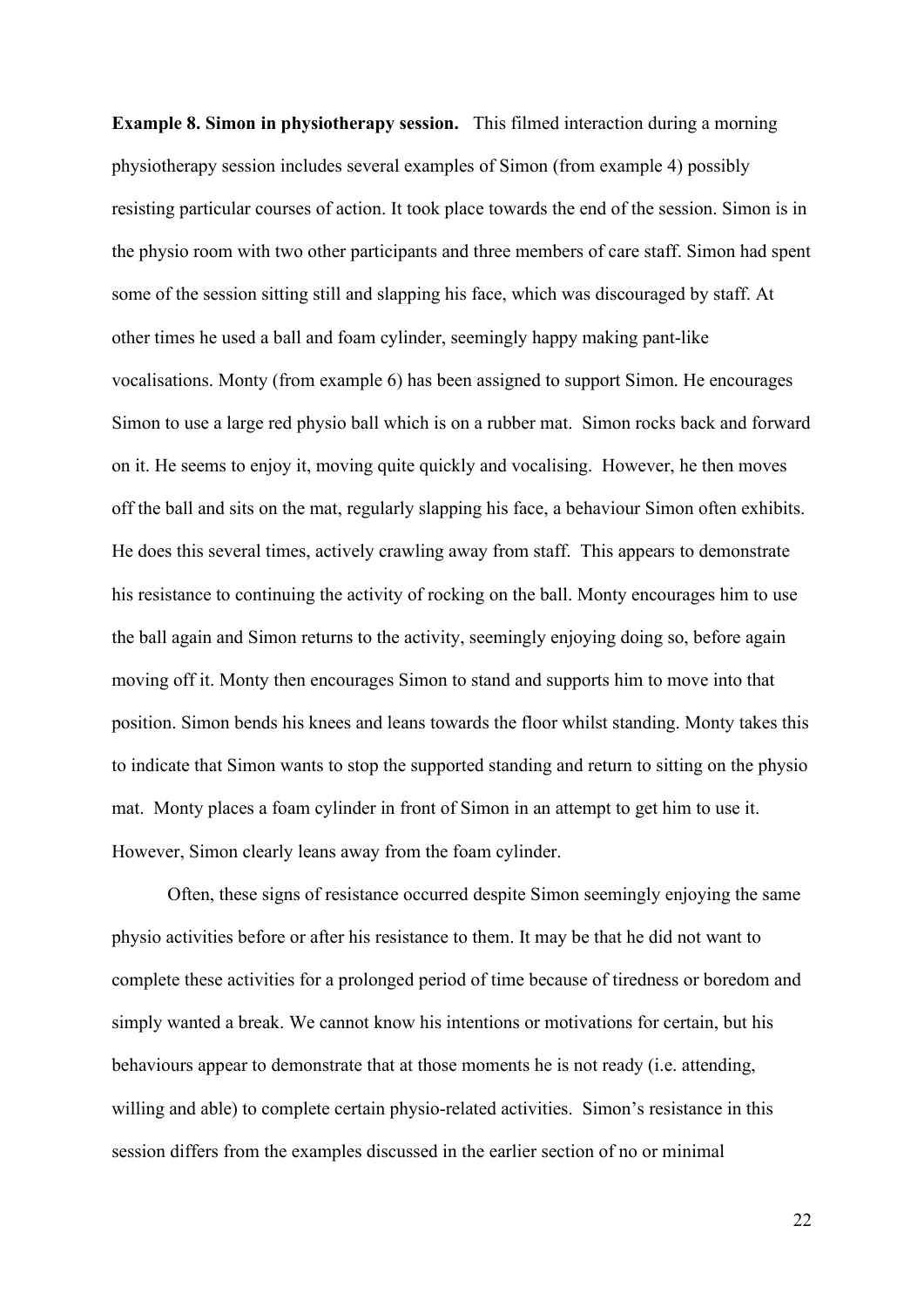engagement, as Simon is disengaging intermittently, whilst at other times seemingly fully engaged in the same activities.

# **Discussion**

The participants with SPID in this study appeared to signal resistance to an activity in a number of ways. In the full set of examples (only some of which are presented here), this included averted eye gaze, not gripping a tool, dropping or removing objects and clothes necessary for the task, body movements away from care staff and/or away from objects relating to the activity (including using an assistive mobility device), vocalisations, eye closing and seemingly feigning sleep, self-harming behaviours, pushing staff away, and stamping feet.

Some participants appeared to have more individualised ways to signal resistance. For example, Jake held his arm in the air and Simon would kick his legs, both vocalising at the same time. Other examples of resistance included trying to complete competing courses of action (such as slapping one's face when hands are needed for painting). A noticeable absence of behaviours necessary to complete an activity (such as immobile legs and feet when using a gait trainer or failure to grip and move a painting spatula during an art session) were also considered to be signs of disengagement and potential resistance.

Staff responses differed. In Example 5, despite Jake repeatedly demonstrating his unwillingness to participate in the music session, Eric did not treat this decision as legitimate, and Jake's behaviours escalated to face-slapping. In contrast, Monty quickly treated Jenny's potential resistance in example 6 as a clear sign that she wanted to terminate the activity, even before fully exploring any additional potential explanations.

Some of the behaviours described here have also been reported in the typical population. For example, general CA research shows that non-responses to previous turns may be a way of resisting the interaction (e.g. Monzoni et al., 2011; Kitzinger, 2000; Lytra,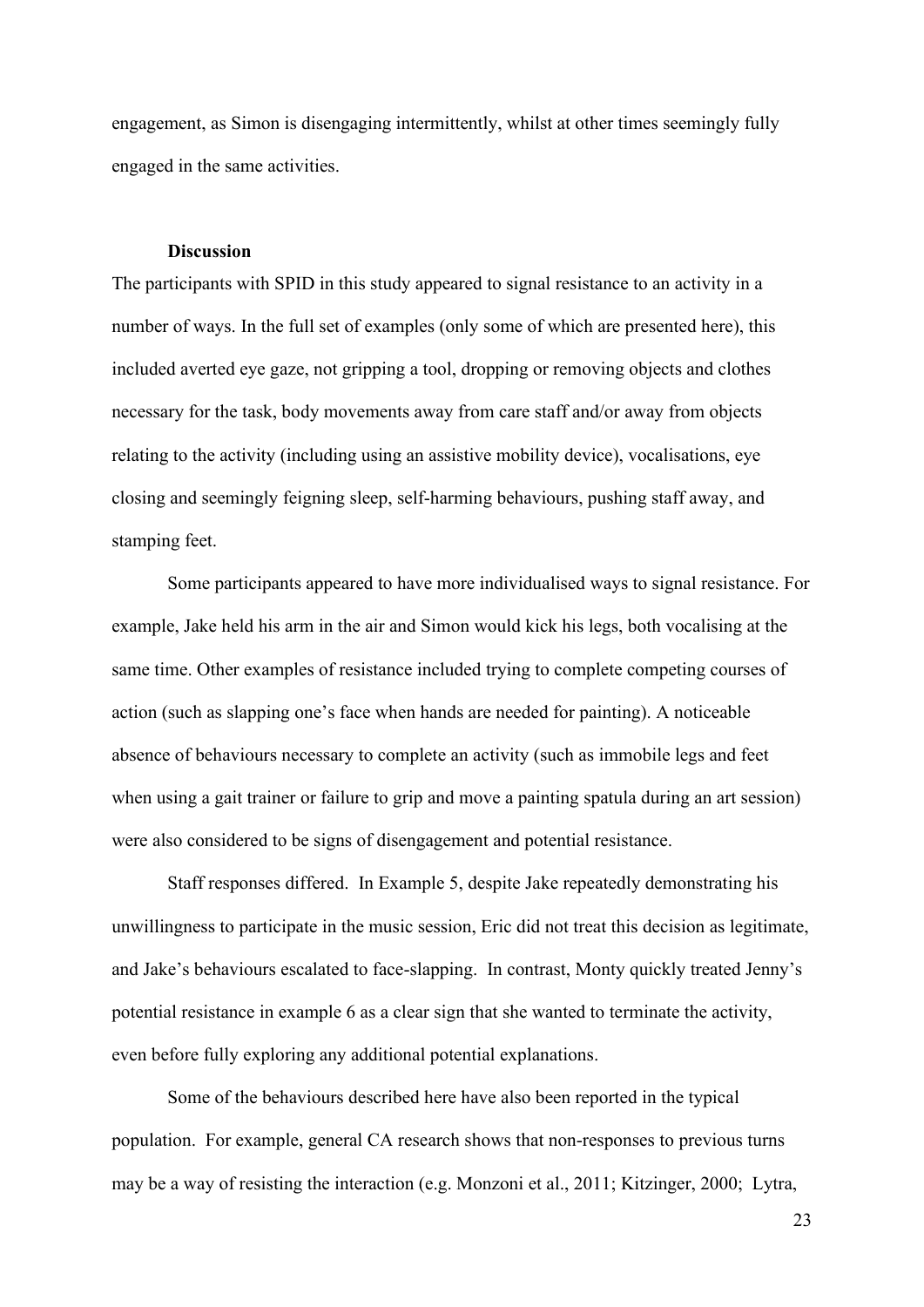2007; Forrester & Ramsden, 2000), as are certain non-verbal behaviours such as averted eyegaze (Kidwell, 2006; 2009). This demonstrates parallels between communication techniques used by people with SPID and the general population.

This research provides support to the observation that people with SPID may choose to be non-responsive by falling, or appearing to fall, asleep (e. g Porter et al., 2001). Indeed, staff referred to this explicitly several times in the dataset. In the examples presented here, participants were considerably more responsive immediately before or afterwards, suggesting that the non-responsiveness is unlikely to be caused solely by tiredness and/or drowsiness. Whether such responses are intentional or not, they still clearly signal that the person is not able, willing or ready to engage in the activity in question at that time. This should be recognized as a significant communicative resource used by members of this group to exercise choice in their daily lives.

Another important resource used to reject activities is the use of mobility aids (e.g. kneepads, gait trainer, specialist scooter) to allow a person to leave the site of the activity. Jake demonstrates his resistance to the musical activity by moving towards the door, and this is considerably easier for him when he is in his scooter as opposed to his wheelchair. Movement of specific body parts can also signal resistance. Examples of this include participants moving their heads away from staff members and/or stimuli, stamping their feet, lifting and stretching their arms, as well as pushing staff and/or objects away. For those unable to move their whole bodies away, this is a vital resource for expressing choice.

While some of the behaviours that actively demonstrate resistance were also seen in Finlay et al.'s (2008b) research (e.g. moving the body away, beginning an alternative, incompatible activity), this research advances our knowledge by demonstrating how resistance can relate to an activity as a whole, to individual elements within it, or can be a temporary state. This is one of the difficulties in interpreting resistance behaviours. For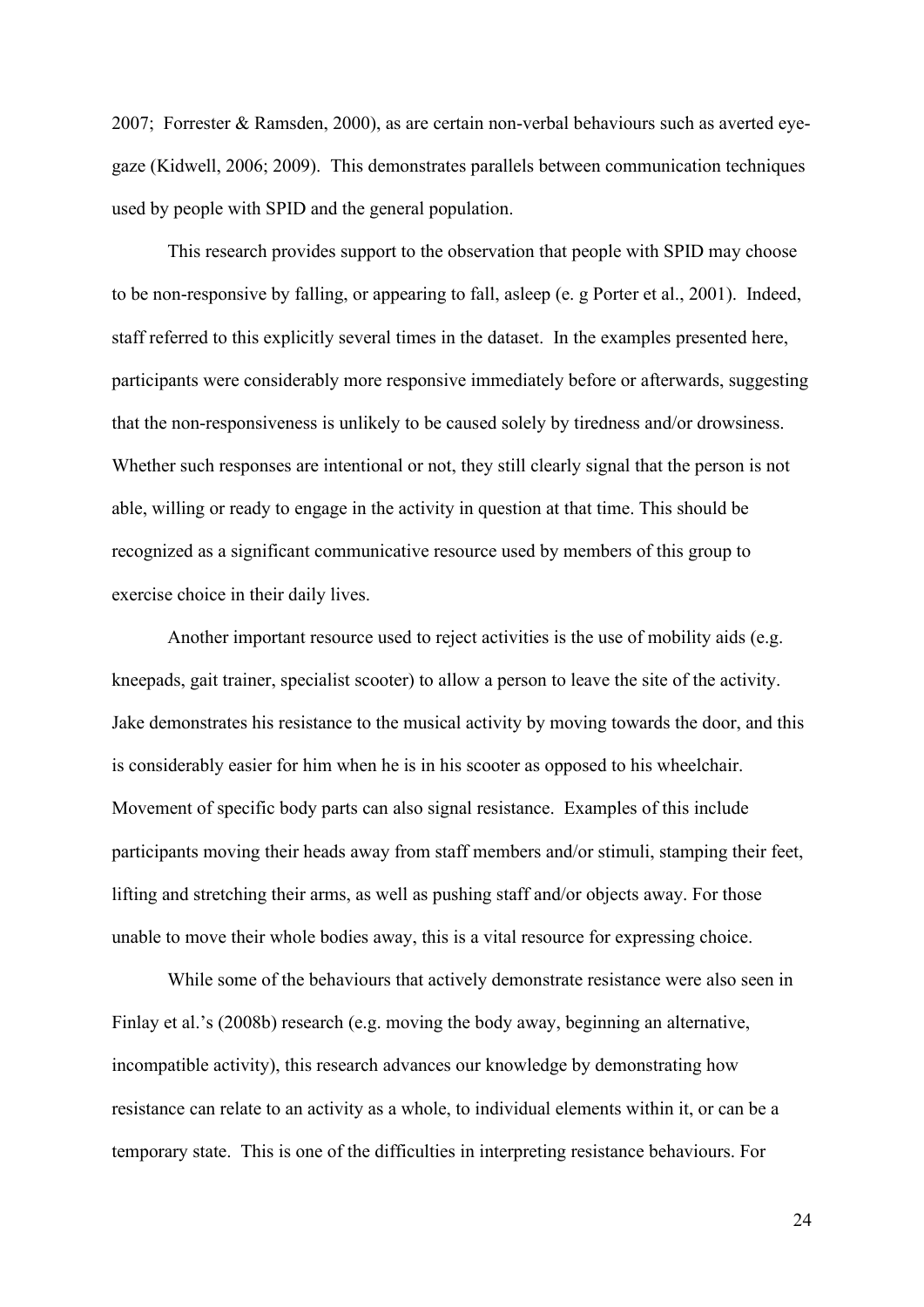example, it is unclear whether, when Jenny removes her apron, she is resisting painting, is unhappy with the apron, or is simply being playful and wants the support worker to challenge her. Just because a person is not engaging in a particular part of an activity does not mean they are resisting the whole activity or the social interaction with the staff. In the example of Simon in the art session, just because he was not gripping the spatula or moving his hand does not mean he did not enjoy the touch of the supporter, their moving his hand, being talked to, or sharing a space with another person. One of the most difficult challenges faced by those supporting people with SPID is when to continue to encourage an activity and when to end it, particularly when the meaning of the behaviour is ambiguous (Finlay et al., 2008a).

The examples presented suggest that at times the agendas of people with severe intellectual disability and staff members do not align. Svanelöv (2019) acknowledges that there are unequal power relations between people with intellectual disabilities and those staff who support them (see also Jingree, Finlay & Antaki, 2006). He describes what he calls "a scheduled must", which is the idea that because an activity (such as eating) has been institutionally scheduled at a certain time, this is the time it must occur. While there may be practical reasons for this, such as arranging appropriate support for specific activities or exposing the person to 'therapeutic' activities, it limits the autonomy and freedom of choice of the person with intellectual disabilities. This phenomenon is seen in some of the examples in this paper. For example, when Eric was asked why he kept taking Jake back to the music session he explained that Jake was scheduled for music and should not have been on his scooter in the first place. Eric's rationale suggests that institutional schedules take precedence over the preference of the individual. Svanelöv (2019) suggests that institutional ideas of what is good for a person with disabilities are often imposed upon them in services, while Altermark (2017) points out that staff members tend to teach capabilities they think are necessary so that the person with intellectual disabilities to live as "normal" a life as possible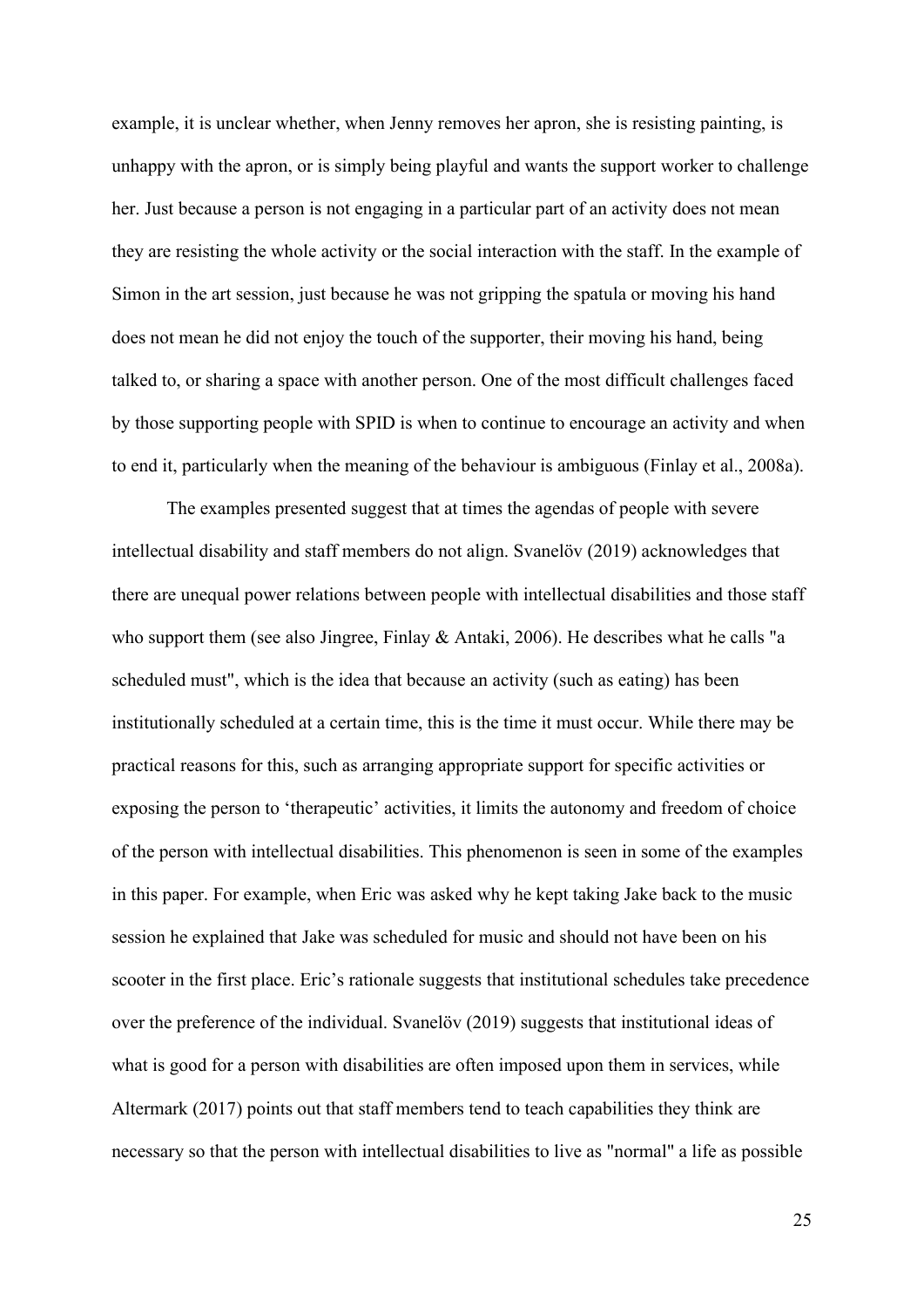(Björne, 2020; Hellzen, Haugenes & Östby, 2018). However, this can leave little room for the person using the service to make decisions about how they spend their time. For example, despite Simon dragging his feet along the floor in extract 4, Saheb still pushes the gait trainer. Even though Saheb could be well-meaning, trying to encourage development of skills which may benefit Simon (i.e. walking), he is also exerting his position of authority and disempowering Simon. The risk of this sort of everyday disempowerment is greater the more a person is reliant on others to carry out everyday activities (Finlay, Walton & Antaki, 2008).

The right of people with SPID to be able to make their own choices is central to both UK government white papers on services for people with SPID (Department of Health, 2001; 2009) and the UN Convention on the Rights of Persons with Disabilities (2006). In the convention, states are obliged to promote these rights in public services and refrain from engaging in practices that inhibit autonomy. However, the convention also requires states to promote participant and inclusion. While presumably one of the major reasons staff continue to promote or even complete activities on behalf of the people they support in this paper is to maximise participation in activities, this should not undermine the autonomy and freedom of the person with SPID. Institutional timetables need to be flexible enough to respect the everyday rights and choices of people with severe intellectual disabilities. Support staff therefore need to have the permission and ability to depart from fixed institutional agendas where appropriate, particularly when it would not cause detriment to the people using the service.

It is important to state that when we see support workers not responding to clear signs of resistance, we should not assume they are being deliberately inattentive or disrespectful. Some of the care staff in this paper also spent their days off visiting those they supported in hospital or used their own money to buy equipment to benefit them. Further training using real life examples such as those presented in this paper may be of some benefit, and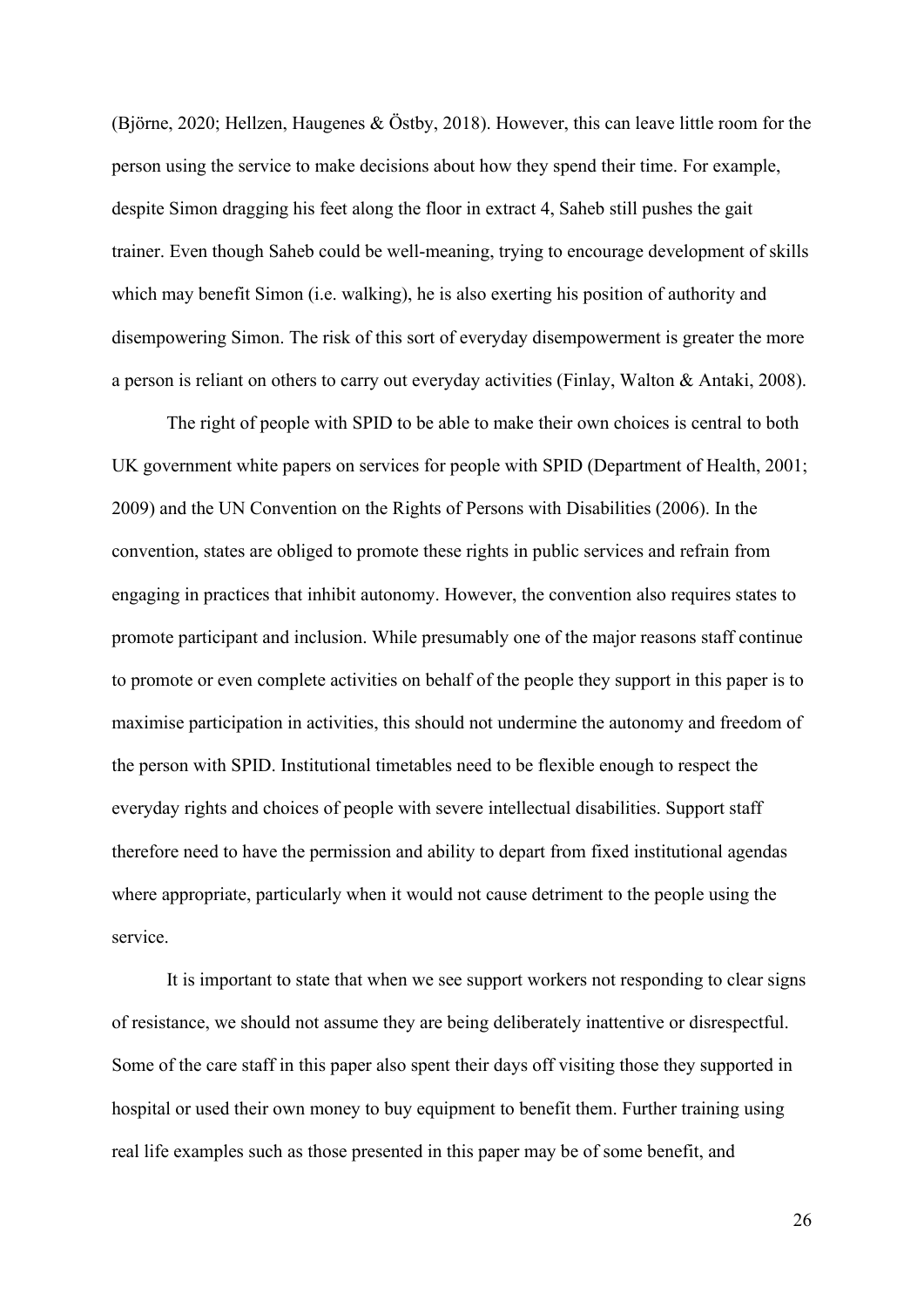encouraging staff to attend to resistance which is upgraded or repeated could be particularly beneficial.

We must acknowledge the position of the researchers in this analysis. We did not have direct access to the motivations or emotions of the participants, and therefore our interpretation of the participants' non-verbal behaviours were limited by our understandings as social psychologists as well as the understandings of the institutions and staff which we picked up through ethnographic engagement. We have tried to limit firm pronouncements on people's motivations and admit the ambiguity of their behaviours. Additionally, the presence of XX in the service may have influenced the actions of participants. For example, some staff members might have felt a stronger need to perform certain roles (e.g. maintainer of the timetable, teacher, coach) because they were being observed. A further limitation of this research is that the perceptions and intentions of the staff members were not comprehensively explored. For example, we cannot know from the video data whether the staff members felt compelled by institutional or co-worker expectations to engage in particular behaviours, or whether their actions are determined by more personal issues and values. The researchers planned to have sessions with the staff at the end of the project where they were given time and space to view their own footage and provide comments about it. However, before this could occur, one of the centres closed down while the other changed management and many of the staff left. Future research should aim to examine how staff perceive their own actions and if viewing video footage of interactions they were involved in leads to improved practice (Finlay, Antaki & Walton, 2008c).

Finally, the examples in this research show that people with severe intellectual disabilities can and do make responsible decisions regarding their well-being, something that the DSM-5 claims they cannot do (APA, 2013; Nicholson, 2017). When we examine the details of everyday life, rather than just the big, more complex decisions (e.g. about diet,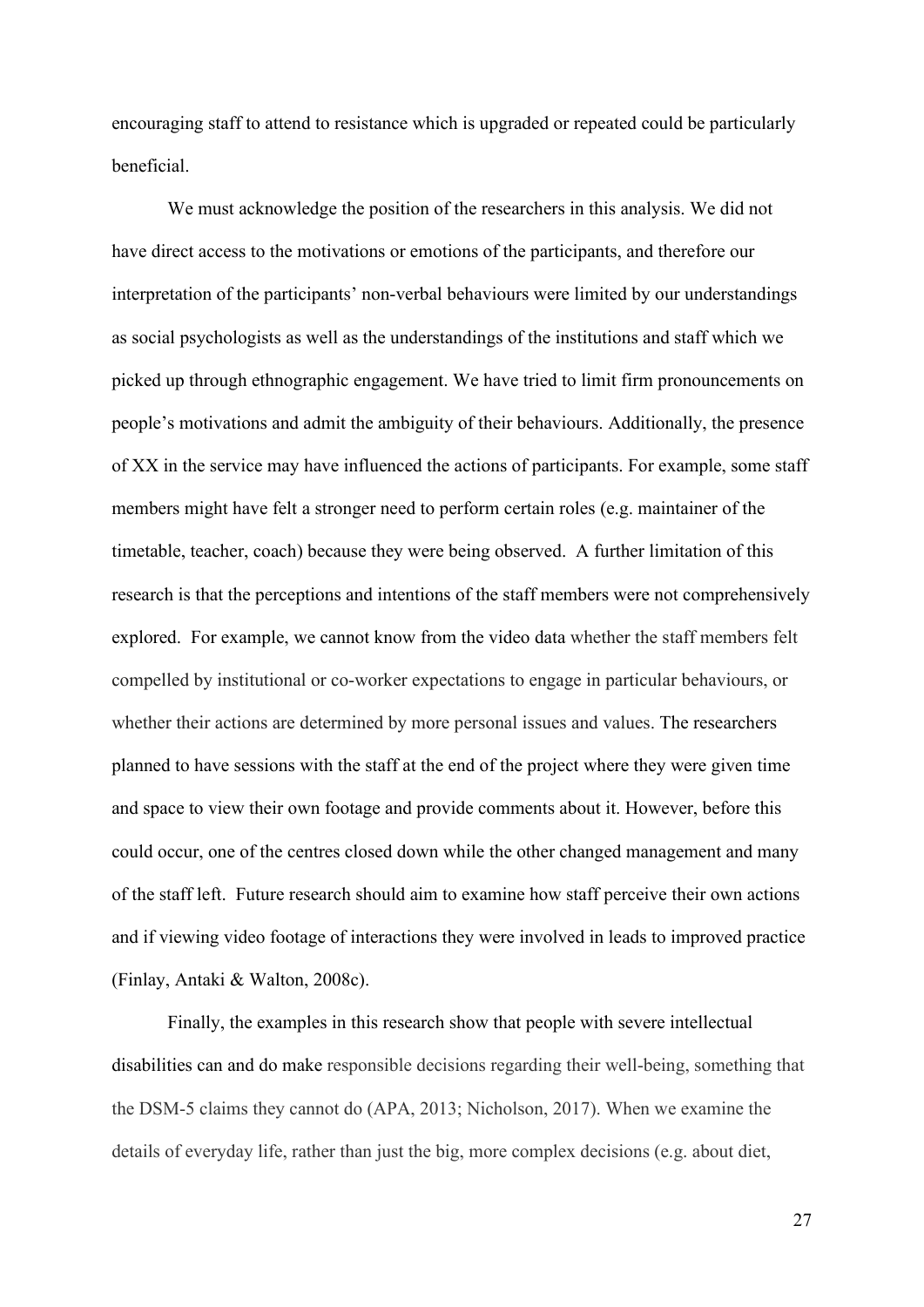finance or living arrangements), we see people are able to remove themselves, or at least indicate they want to be removed, from situations which make them distressed, bored or unhappy.

## **Data availability statement**

Research data are not shared. Participant confidentiality could not be protected if video data are shared because individuals could be visually identified.

# **Acknowledgements**

We would like to thank Anglia Ruskin University who provided the funding for this project. We are also grateful to the editor and the anonymous reviewers whose useful comments which helped strengthen this paper. Finally, our unreserved thanks are given to the centres that accommodated this research and to all the participants involved.

# **Address for correspondence**

Clare Nicholson [\(clare.nicholson@stmarys.ac.uk](mailto:clare.nicholson@stmarys.ac.uk)): Faculty of Sports, Health and Applied Science, St Mary's University, Twickenham, Waldegrave Road, Twickenham, London TW1 4SX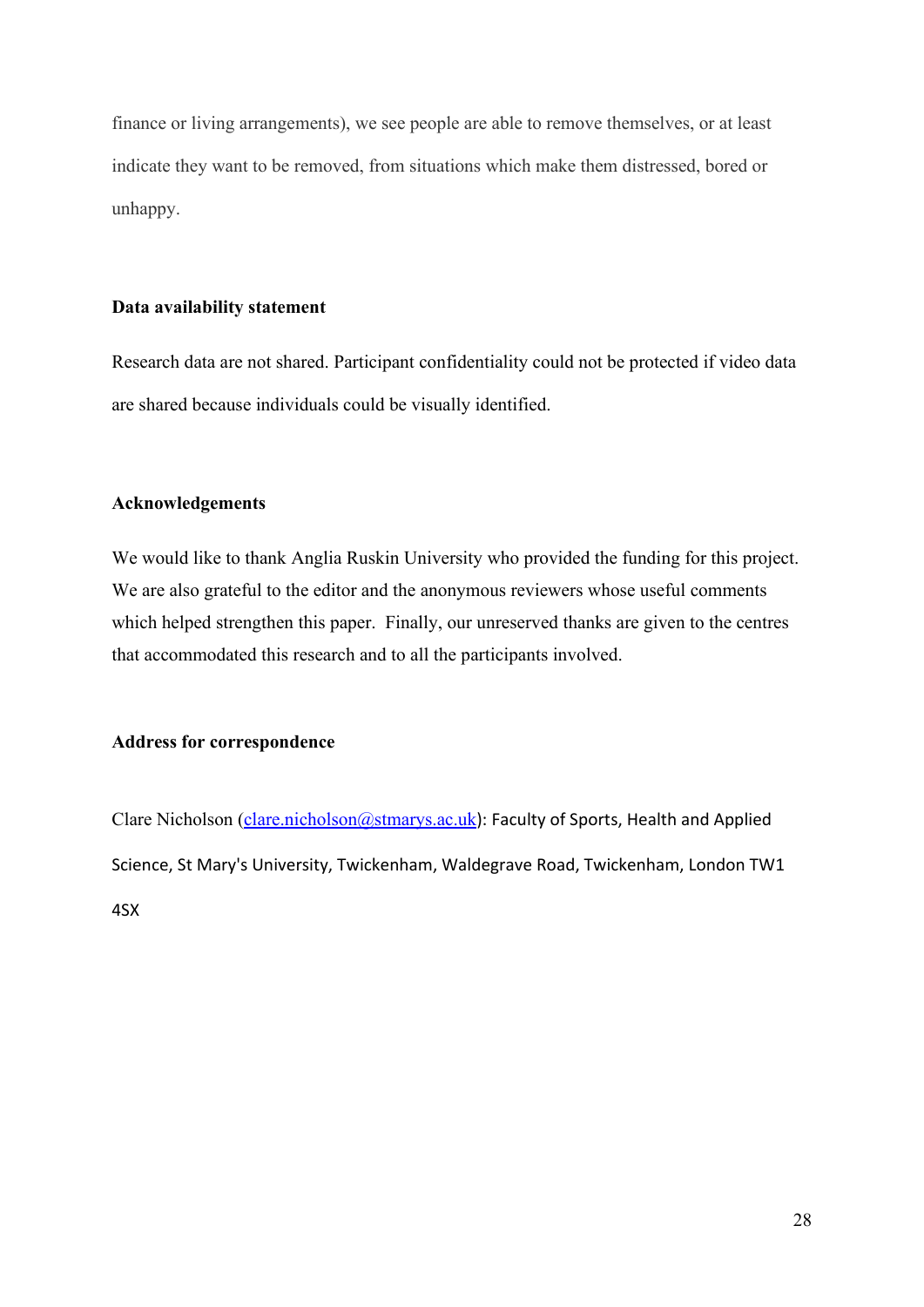# **References**

Altermark, N. (2017). "The Post-Institutional Era: Visions of History in Research on Intellectual Disability." *Disability & Society* 32(9): 1315–1332.

American Psychiatric Association. (2013). *Diagnostic and statistical manual of mental disorders* 

(5th ed.). Arlington : American Psychiatric Publishing.

Antaki, C., Finlay, W. M. L., & Walton, C. (2009). Choices for people with intellectual disabilities:

Official discourse and everyday practice. *Journal of Policy and Practice in Intellectual* 

*Disabilities*, *6*(4), 260-266.

- Björne, P. (2020). As if living like others: An idealisation of life in group homes for people with intellectual disability. *Journal of Intellectual & Developmental Disability*, 1-7.
- Costello, B. A., & Roberts, F. (2001). Medical recommendations as joint social practice. *Health Communication*, *13*(3), 241-260.

Department of Health. (2001). *Valuing people A new strategy for learning disability for the 21st century: A white paper* London: The Stationery Office.

Department of Health (2005). *Mental Capacity Act*. London, HMSO.

Department of Health (2007) *Mental Capacity Act Code of Practice*. London. HMSO

Department of Health. (2009a). *Our Health, Our Care, Our Say.* London: The Stationery Office.

Department of Health. (2009b). *Valuing people now: A new three-year strategy for people with* 

*learning disabilities*. London: The Stationery Office.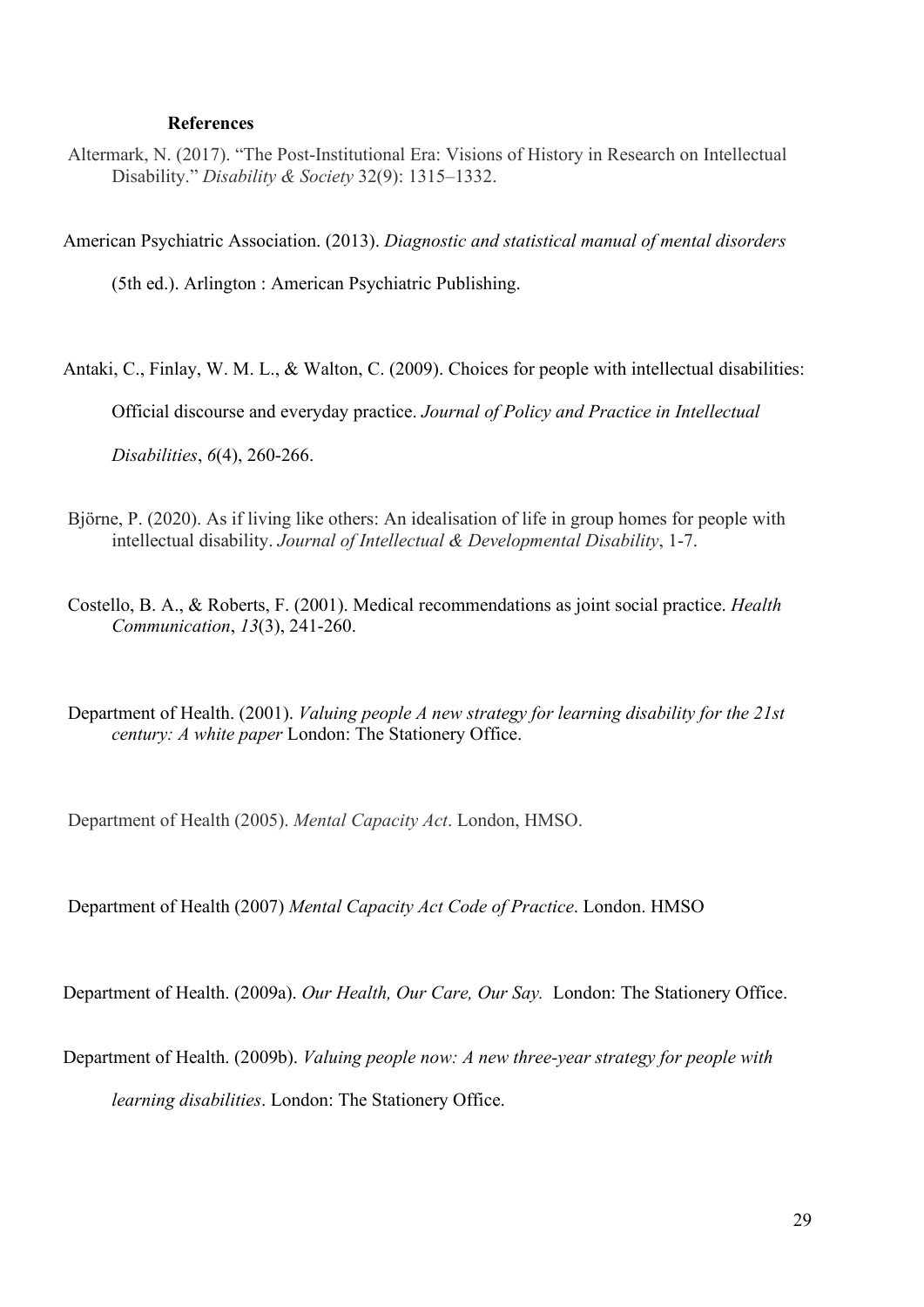- Department of Health (2015) *No Voice Unheard, No Right Ignored.* London: The Stationery Office.
- Finlay, W. M. L., Antaki, C., & Walton, C. (2008b). Saying no to the staff: an analysis of refusals in a home for people with severe communication difficulties. *Sociology of health & illness*, *30*(1), 55-75.
- Finlay, W. M. L., Antaki, C., & Walton, C. (2008c). A manifesto [for the use of](https://onlinelibrary.wiley.com/doi/10.1111/j.1468-3156.2008.00511.x) video in service [improvement and staff development in residential services for people with learning](https://onlinelibrary.wiley.com/doi/10.1111/j.1468-3156.2008.00511.x)  [disabilities.](https://onlinelibrary.wiley.com/doi/10.1111/j.1468-3156.2008.00511.x) *British Journal of Learning Disabilities*, 36 (4)
- Finlay, W. M., Antaki, C., Walton, C., & Stribling, P. (2008a). The dilemma for staff in 'playing a game' with a person with profound intellectual disabilities: Empowerment, inclusion and competence in interactional practice. *Sociology of Health & Illness*, *30*(4), 531-549.
- Finlay, W. M., Walton, C., & Antaki, C. (2008). Promoting choice and control in residential services for people with learning disabilities. *Disability & society*, *23*(4), 349-360.
- Forrester, M., & Ramsden, C.A (2000) Discursive ethnomethodology: Analysing power and resistance in talk, *Psychology, Crime & Law, 6(4), 281-304*
- Goodwin, C., (1981) *Conversational organization: Interaction between speakers and hearers.* New York: Academic Press
- Heath, C. (1986). *Body movement and speech in medical interaction*. Cambridge: Cambridge University Press.
- Hellzen, O., Haugenes, M., & Østby, M. (2018). 'It's my home and your work': the views of a filmed vignette describing a challenging everyday situation from the perspective of people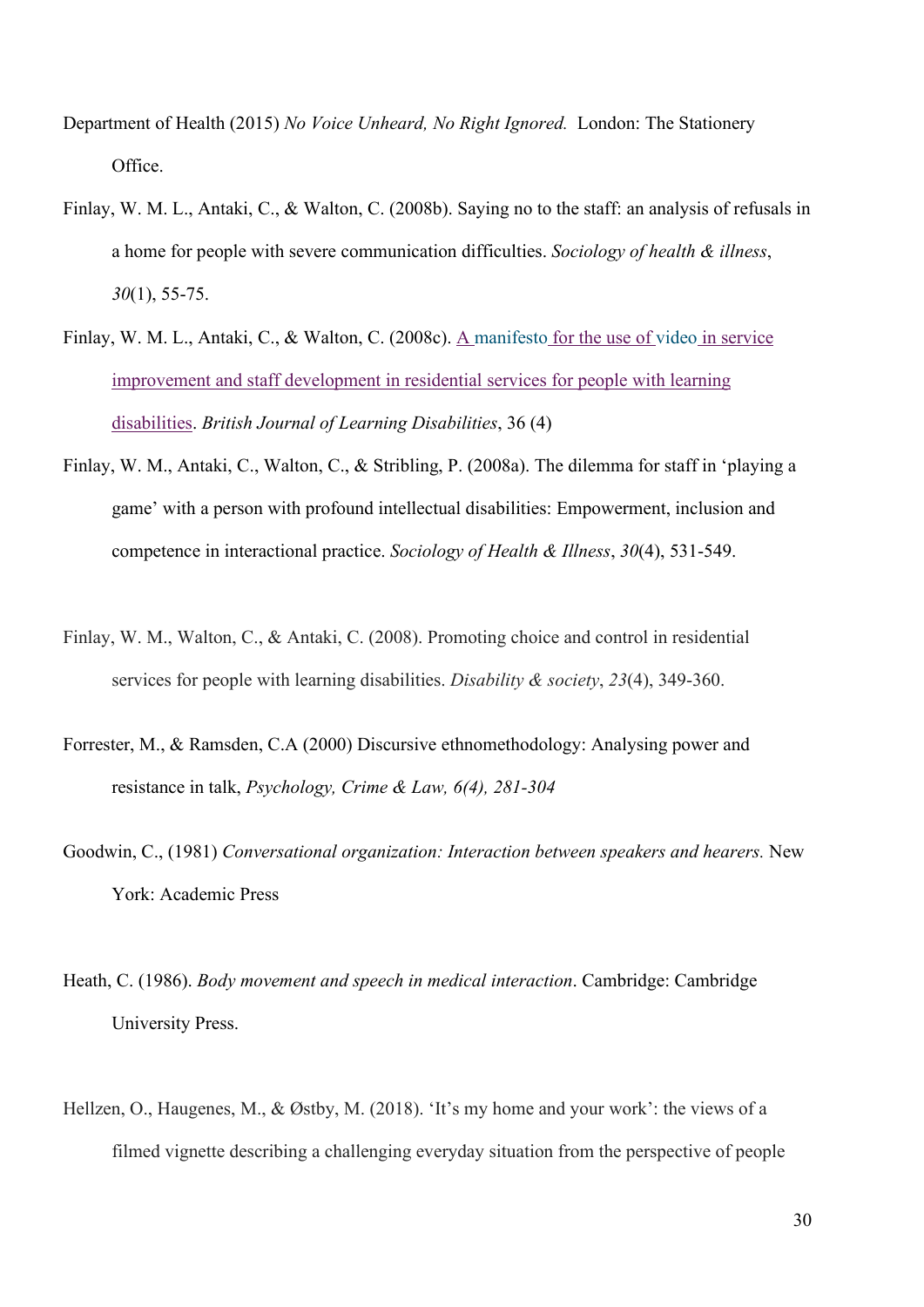with intellectual disabilities. *International journal of qualitative studies on health and wellbeing*, *13*(1), 1468198.

- Heritage, J. (2003) Designing questions and setting agendas in the news interview. In P. Glenn, C Lebaron & J.Mandelbaum (Eds.) *Studies in language and social interaction* (pp. 57-90). Mahwah, New Jersey: Lawrence Erlbaum.
- Hoey, E.M., (2017) Sequence recompletion: A practice for managing lapses in conversation *Journal of Pragmatics, 7,* 47-63
- Jackson, C., Land, V., & Holmes, E. J. (2017). Healthcare professionals' assertions and women's responses during labour: A conversation analytic study of data from One born every minute. *Patient education and counselling*, *100*(3), 465-472.
- Jingree, T., Finlay, W. M. L., & Antaki, C. (2006). Empowering words, disempowering actions: an analysis of interactions between staff members and people with learning disabilities in residents' meetings. *Journal of Intellectual Disability Research*, *50*(3), 212-226.
- Joyce, J. (2017). *Guest Blog: Jack Joyce on Loughborough's "Resistance Day.* Available: https://rolsi.net/guest-blogs/guest-blog-jack-joyce-on-loughboroughs-resistance-day/. Last accessed 27th April 2020.
- Kent, A. (2011). *Directing dinnertime: Practices and resources used by parents and children to deliver and respond to directive actions* (Doctoral dissertation). Retrieved from <https://dspace.lboro.ac.uk/2134/8960>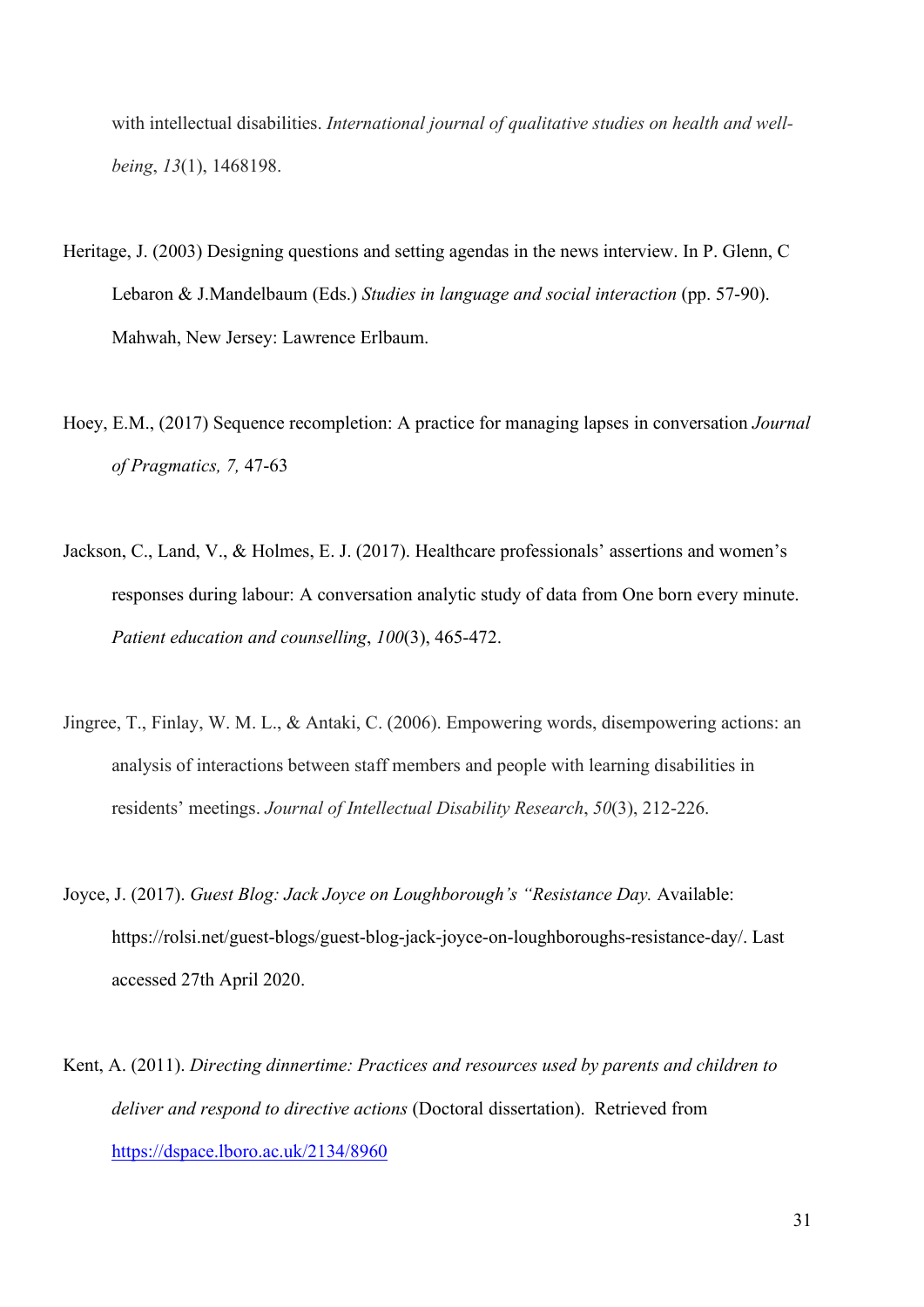- Kent, A. (2012). Compliance, resistance and incipient compliance when responding to directives. *Discourse Studies*, *14*(6), 711-730.
- Kidwell, M. (2006) 'Calm down!' the role of gaze in the interactional management of hysteria by the police. *Discourse Studies*, 8(6), 745-770.
- Kidwell, M., (2009). Gaze shift as an interactional resource for very young children. *Discourse processes*, *46*(2-3), 145-160.
- Kitzinger, C. (2000). How to resist an idiom. *Research on language and social interaction*, *33*(2), 121-154.
- Lytra, V. (2007) Teasing in contract encounters: Frames, participant positions and responses*. Multilingual-Journal of Cross-Cultural and Interlanguage Communication, 26(4), 381-408.*
- MacMartin, C., (2008) Resisting optimistic questions in narrative and solution-focused therapies. In A Perakyla, C.antaki, S.Vehvilhainen & I. Leudar (Eds.) *Conversation analysis and psychotherapy (pp 89-90)*
- Mandelbaum, J. (1991). Conversational non‐cooperation: An exploration of disattended complaints. *Research on Language & Social Interaction*, *25*(1-4), 97-138.
- Monzoni, C. M., Duncan, R., Grünewald, R., & Reuber, M. (2011). Are there interactional reasons why doctors may find it hard to tell patients that their physical symptoms may have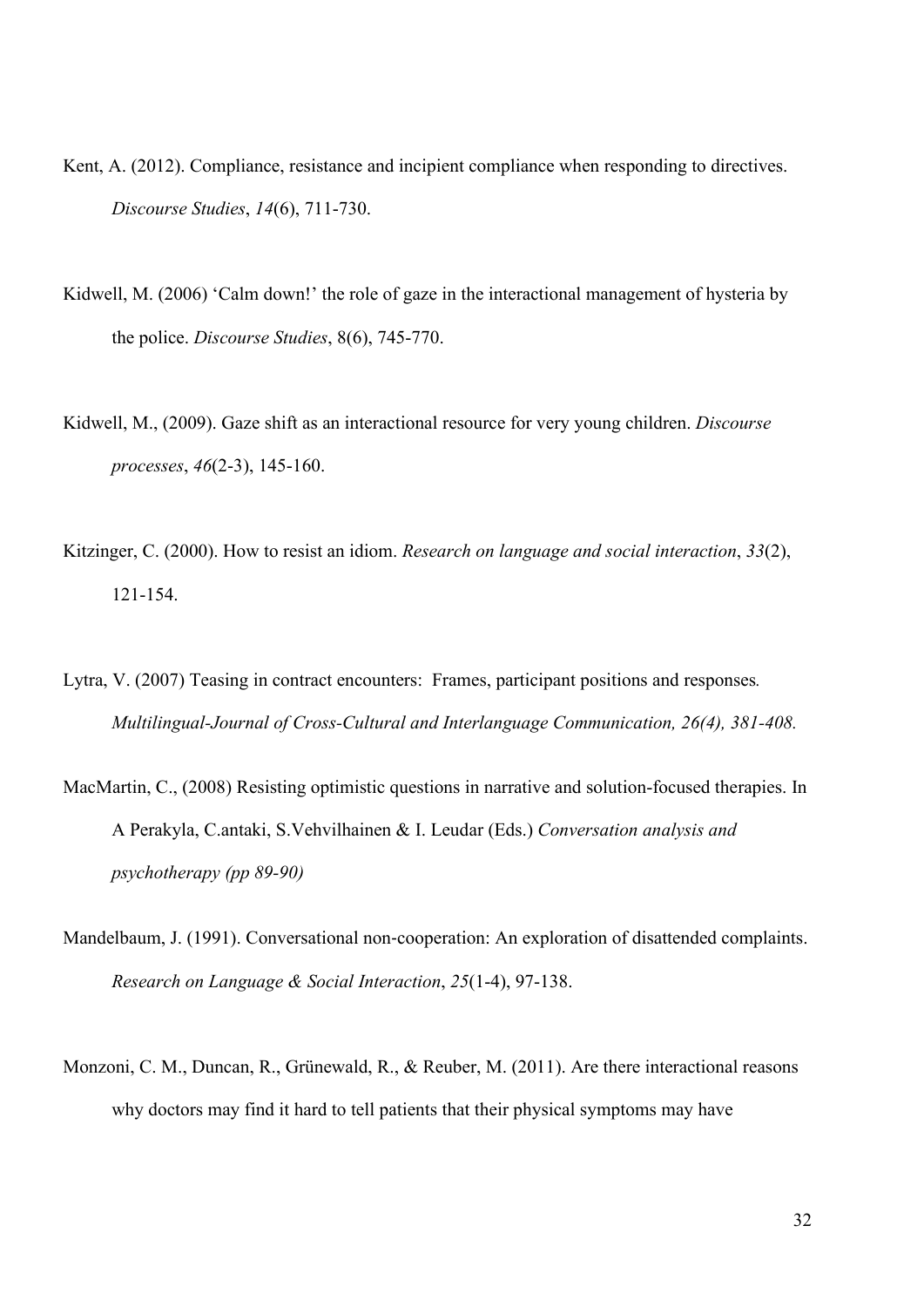emotional causes? A conversation analytic study in neurology outpatients. *Patient education and counseling*, *85*(3), 189-200.

- Muntigl, P. (2013). Resistance in couples counselling: Sequences of talk that disrupt progressivity and promote disaffiliation. *Journal of Pragmatics*, *49*(1), 18-37.
- Nicholson, C. (2017). *Misalignment between the DSM-5 and the Mental Capacity Act.* Available: https://blogs.bmj.com/bmj/2017/03/07/clare-nicholson-misalignment-between-the-dsm-5 and-the-mental-capacity-act/. Last accessed 20th November 2018.
- Nind, M., & Hewett, D. (2001). *A practical guide to intensive interaction* Worcestershire: British Institute of Learning Disabilities.
- Nind, M., & Hewett, D. (2012). *Access to communication: Developing the basics of communication with people with severe learning difficulties through intensive interaction* London: Routledge.
- Porter, J., Ouvry, C., Morgan, M., & Downs, C. (2001). Interpreting the communication of people with profound and multiple learning difficulties. *British Journal of Learning Disabilities*, *29*(1), 12-16.
- Roberts, F. (1999) *Talking about treatment: Recommendations for breast cancer adjuvant therapy.* New York: Oxford University Press.

Sidnell, J., & Stivers, T., (2014). *A Handbook of Conversation Analysis,* London: Wiley-Blackwell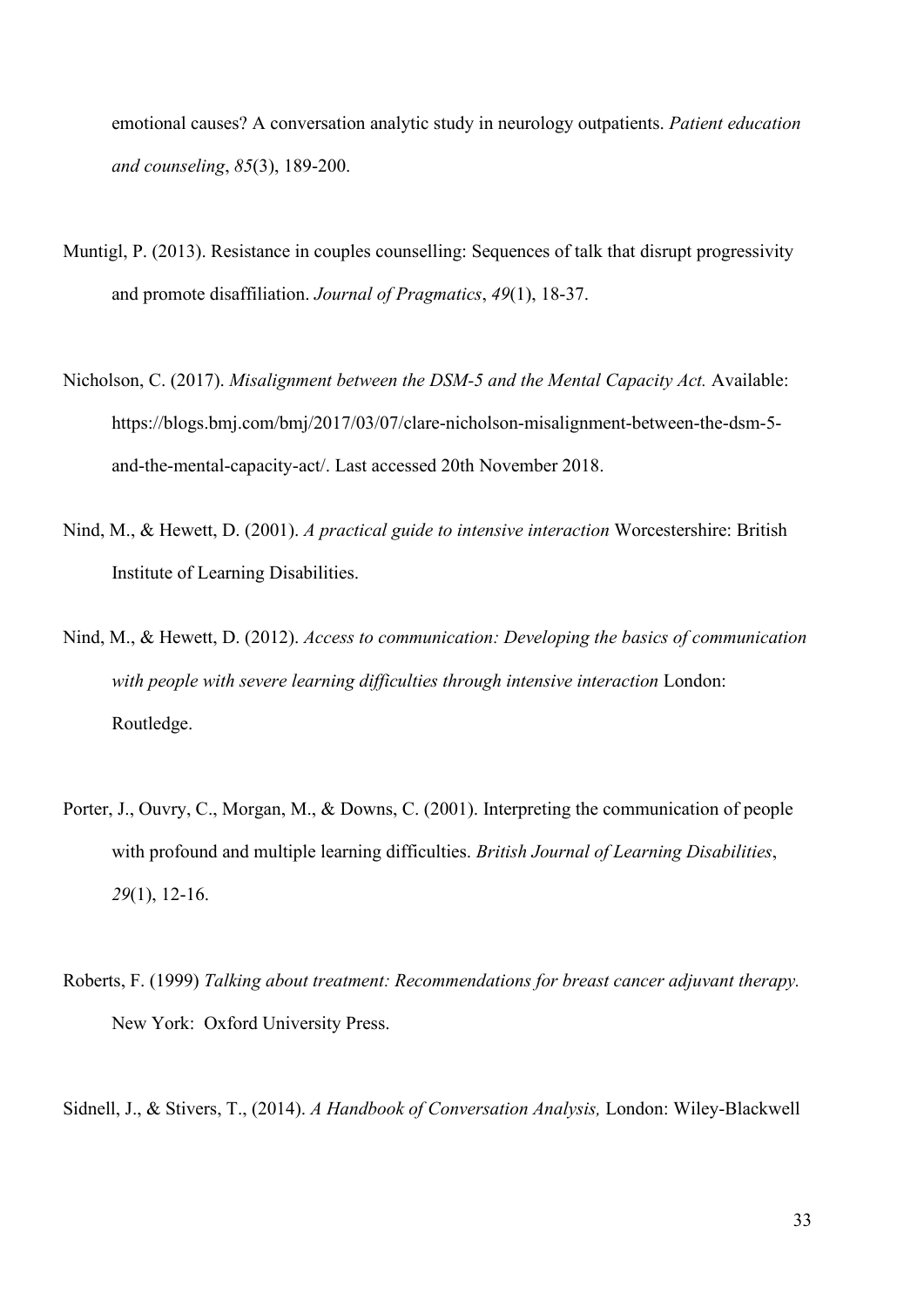- Stivers, T. (2006) Treatment decisions: Negotiations between doctors and parents in acute care encounters. In *Communication in medical care: Interaction between primary care physicians and patients* (pp. 279-312). Cambridge University Press.
- Stivers, T. (2007). Alternative recognitionals in person reference. In *Person reference in interaction: Linguistic, cultural, and social perspectives* (pp. 73-96). Cambridge University Press.
- Svanelöv, E. (2019) An observation study of power practices and participation in group homes for people with intellectual disability, Disability & Society, 35:9, 1419- 1440, DOI: [10.1080/09687599.2019.1691978](https://doi.org/10.1080/09687599.2019.1691978)
- United Nations. (2006). *Guiding Principles of the Convention.* Available: https://www.un.org/development/desa/disabilities/convention-on-the-rights-of-persons-withdisabilities/guiding-principles-of-the-convention.html. Last accessed 22nd Oct 2020.
- Vehvilhainen, S. (2008) Identifying and managing resistance in psychoanalytic interaction. In A. Perakyla, C. antaki, S. Vehvlainen & I.Leudar (Eds.) *Conversation analysis and psychotherapy (pp. 123-138).* Cambridge: Cambridge University Press
- Ware, J. E. (2003). Conceptualization and measurement of health-related quality of life: *Archives of physical medical and Rehabilitation 84(2) pp43-51*
- Wehmeyer, M. L., & Field, S. L. (2007). *Self-determination: Instructional and assessment strategies*. London: Sage.